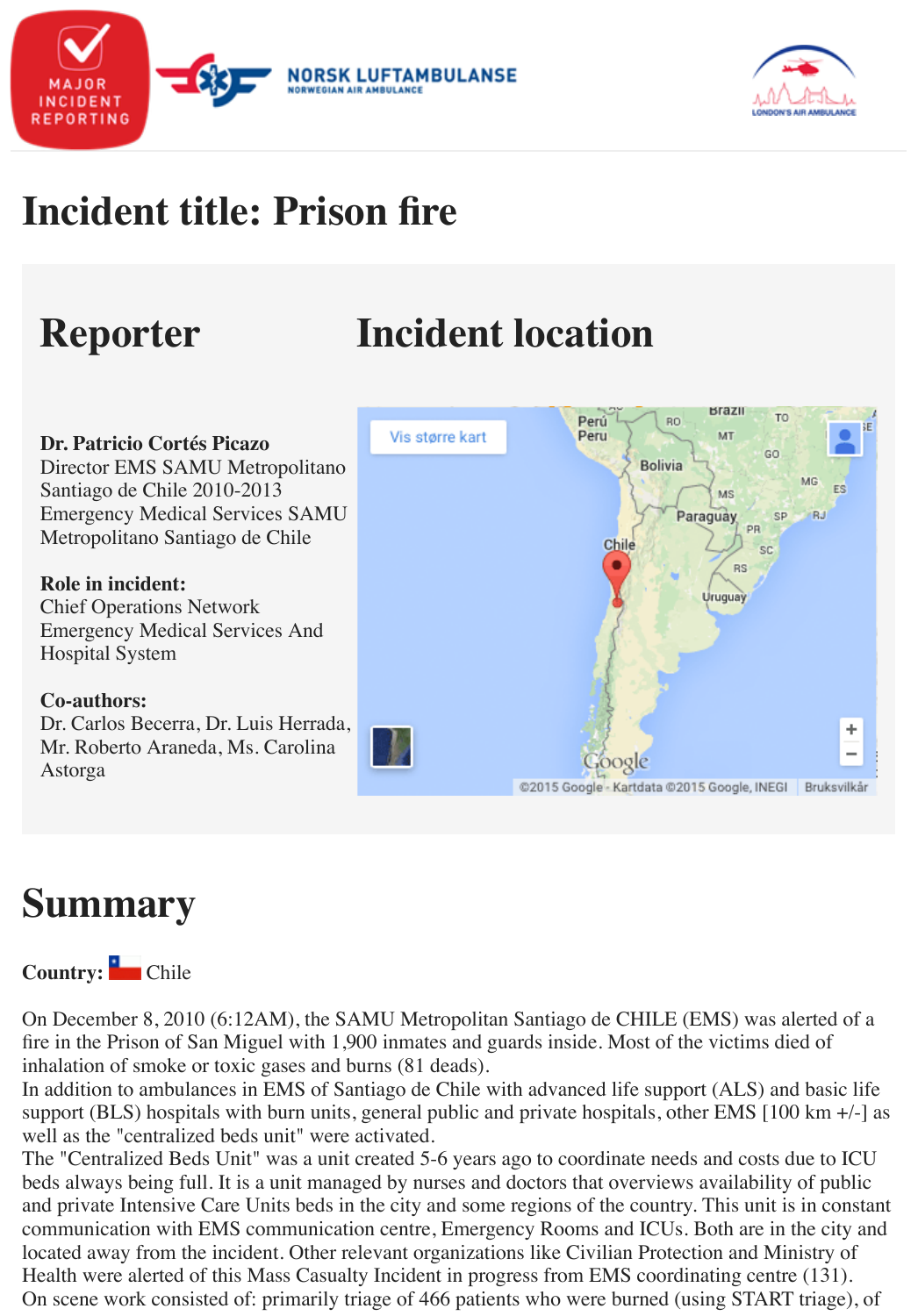whom 81 were declared dead on-scene, 20 patients were evacuated to 9 different Emergency rooms. There were 7 ambulances with ALS competency and 13 ambulances with BLS competency on-scene. No patients were transported more than 17 km in the primary evacuation, none died after 24 hours. All patients were discharged from secondary health care facilities alive.

#### **EMS background**

| 1. Was an EMS coordinating centre (the<br>centre responsible for dispatching and<br>coordinating EMS units on-scene)<br>available in the affected country/ies<br>before the incident? * | Yes                                                                                                                                                                                                                             |
|-----------------------------------------------------------------------------------------------------------------------------------------------------------------------------------------|---------------------------------------------------------------------------------------------------------------------------------------------------------------------------------------------------------------------------------|
| 2. Does a dialling number to Emergency<br>Services exist? *                                                                                                                             | Yes                                                                                                                                                                                                                             |
| 2-1. Is there a single and unique dialling<br>number to EMS or one common dialling<br>number for all Emergency Services (fire,<br>police and EMS)? *                                    | A single and unique dialling number                                                                                                                                                                                             |
| 3. Can a major incident be declared<br>directly by the person receiving an alert<br>at the EMS coordinating centre? *                                                                   | Yes                                                                                                                                                                                                                             |
| 4. What is the background of staff in the<br>every-day/normal staffing of EMS<br>services? *                                                                                            | • Basic Life Support by non-EMS professional<br>• Basic Life Support by EMS professionals, non-<br>physician<br>• Advanced Life Support by EMS professional, non-<br>physician<br>• Advanced Life Support On-scene by Physician |
| <b>5. What other resources are routinely</b><br>available to assist the EMS service in a<br>normal setting? *                                                                           | • Fire brigade<br>• Police                                                                                                                                                                                                      |
| 6. Other resources that can be mobilized<br>in a major incident *                                                                                                                       | • Fire brigade<br>• Police<br>• Voluntary organizations<br>• Military<br>• Civil protection<br>• Other resources / Unknown                                                                                                      |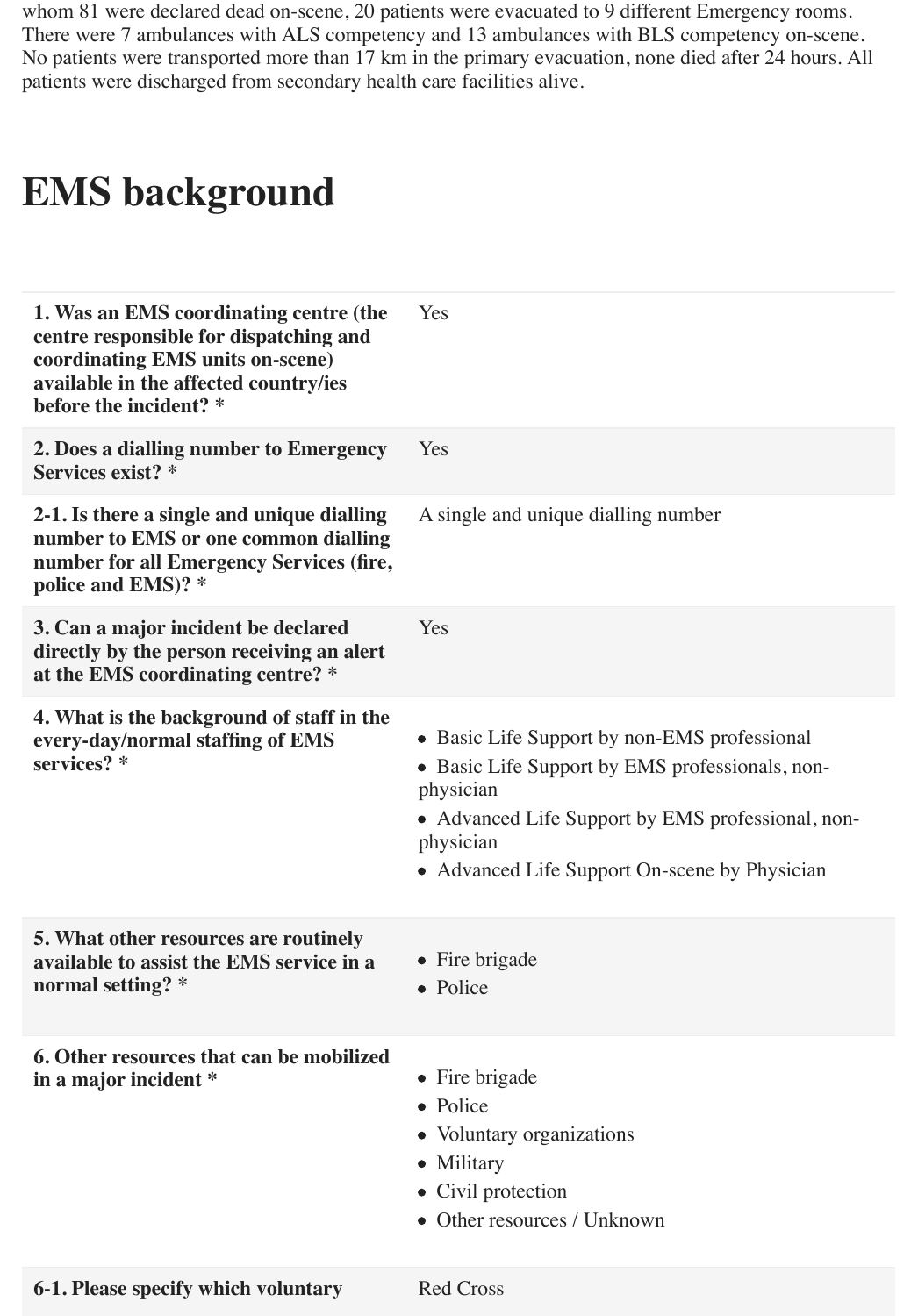| organizations are available *                                                                                                                                          |                                                                 |
|------------------------------------------------------------------------------------------------------------------------------------------------------------------------|-----------------------------------------------------------------|
| 6-2. Please specify if the voluntary<br>organizations available require<br>authorization from police or other<br>authorities to participate in the response<br>phase * | N <sub>o</sub>                                                  |
| 7-1. Are there any regional hospital/s<br>with trauma specialty that exists within<br>the EMS catchment system that was<br>affected by the major incident? *           | Yes                                                             |
| 7-1.1. Please state the number of<br>regional hospital/s with trauma specialty<br>within the EMS catchment system that<br>was affected by the major incident *         | $\overline{4}$                                                  |
| 7-1.2. Is the number given above exact<br>or estimated? *                                                                                                              | Exact                                                           |
| 7-2. Are there any regional hospital/s<br>without trauma specialty that exists<br>within the EMS catchment system that<br>was affected by the major incident? *        | Yes                                                             |
| 7-2.1. Please state the number of<br>regional hospitals without trauma<br>specialty within the EMS catchment<br>system that was affected by the major<br>incident *    | $\overline{2}$                                                  |
| 7-2.2. Is the number given above exact<br>or estimated? *                                                                                                              | Exact                                                           |
| 7-3. Are there any local hospital/s<br>without trauma specialty that exists<br>within the EMS catchment system that<br>was affected by the major incident? *           | N <sub>o</sub>                                                  |
| 7-4. Are there any other type of<br>hospital/s that exists within the EMS<br>catchment system that was affected by<br>the major incident? *                            | N <sub>o</sub>                                                  |
| 8-1. Is a pre-hospital on-scene triage<br>system in use daily on a national level? *                                                                                   | N <sub>o</sub>                                                  |
| 8-2. Is a pre-hospital on-scene triage<br>system in use daily on regional levels? *                                                                                    | Yes, but different triage systems exist in different<br>regions |
| 8-2.1. Please specify which pre-hospital<br>on-scene triage system/s are in use daily<br>on regional levels: *                                                         | triage start                                                    |
| 9-1. Is a pre-hospital on-scene triage<br>system for major incidents in use on a<br>national level? *                                                                  | N <sub>o</sub>                                                  |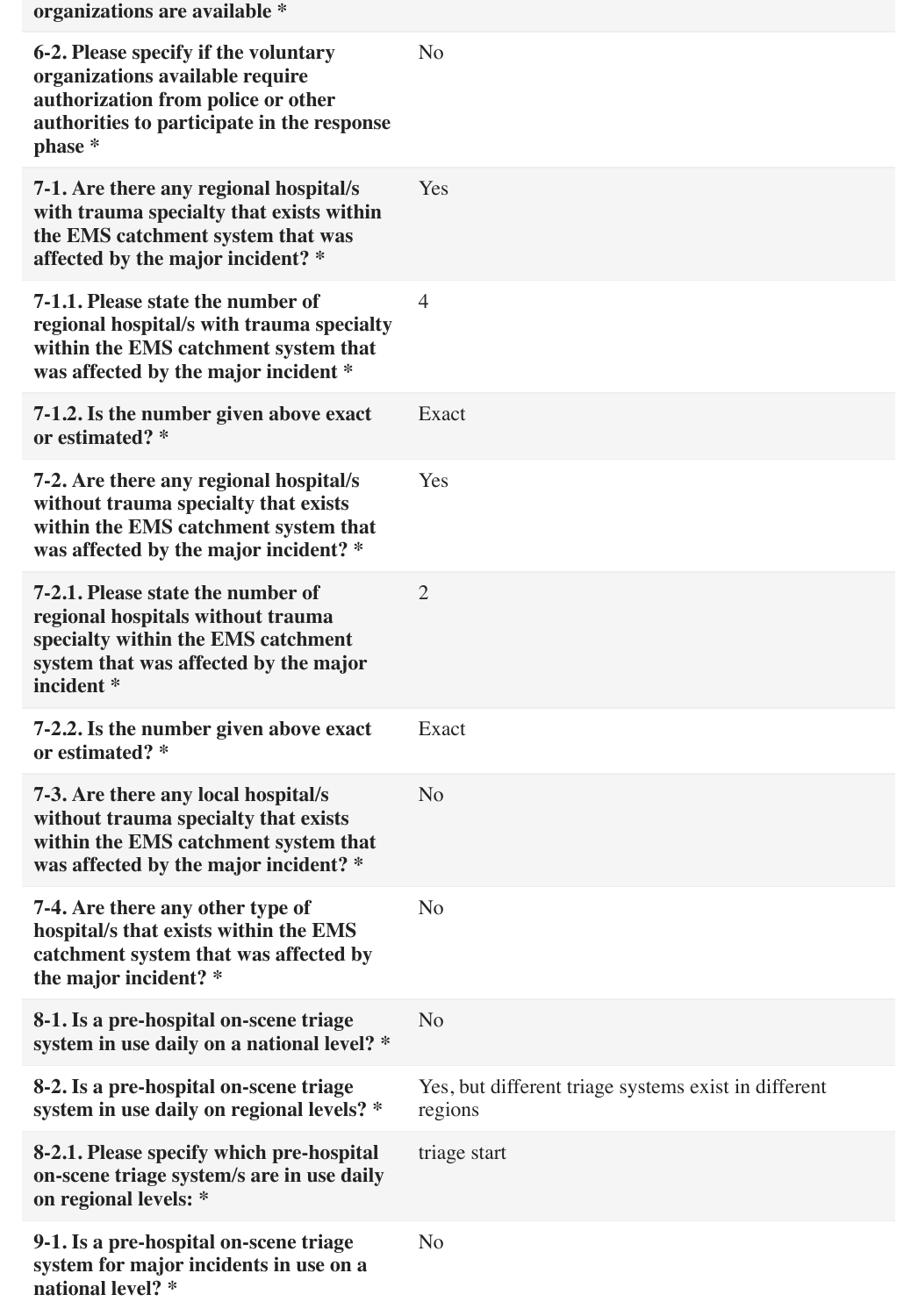| 9-2. Is a pre-hospital on-scene triage<br>system for major incidents in use on<br>regional levels? *                                            | Yes, but different triage systems exist in different<br>regions |
|-------------------------------------------------------------------------------------------------------------------------------------------------|-----------------------------------------------------------------|
| 9-2.1. Please specify which pre-hospital<br>on-scene triage system/s for major<br>incidents are in use on regional levels: *                    | idem                                                            |
| 10. Does the pre-hospital on-scene triage<br>system for major incidents include direct<br>tagging/labelling of patients? *                      | Yes                                                             |
| 11. For those employees within the pre-<br>hospital EMS system who are intended<br>to work on-scene: is major incident<br>training mandatory? * | <b>Yes</b>                                                      |

#### **Incident characteristics**

| 12. What was the mechanism/external<br>factor that caused the incident? *                                  | Fire                                            |
|------------------------------------------------------------------------------------------------------------|-------------------------------------------------|
| 12-3. Is this incident coupled to another<br>incident? *                                                   | Yes                                             |
| 12-3.1. Please specify which other<br>incident this major incident is coupled<br>to: $*$                   | Aggression among inmates that lead to the fire. |
| 13. What was the location of the incident<br>scene? *                                                      | $\bullet$ Urban area<br>• Public facility       |
| 14-1. Did the EMS make use of wheeled<br>vehicles to access patients for treatment<br>at incident scene? * | Yes                                             |
| 14-1.1. Were there any delays in<br>accessing patients by wheeled vehicles? *                              | N <sub>o</sub>                                  |
| 14-2. Did the EMS make use of railway<br>system to access patients for treatment<br>at incident scene? *   | N <sub>o</sub>                                  |
| 14-3. Did the EMS make use of air<br>transport to access patients for<br>treatment at incident scene? *    | N <sub>o</sub>                                  |
| 14-4. Did the EMS make use of boat<br>transport to access patients for                                     | N <sub>o</sub>                                  |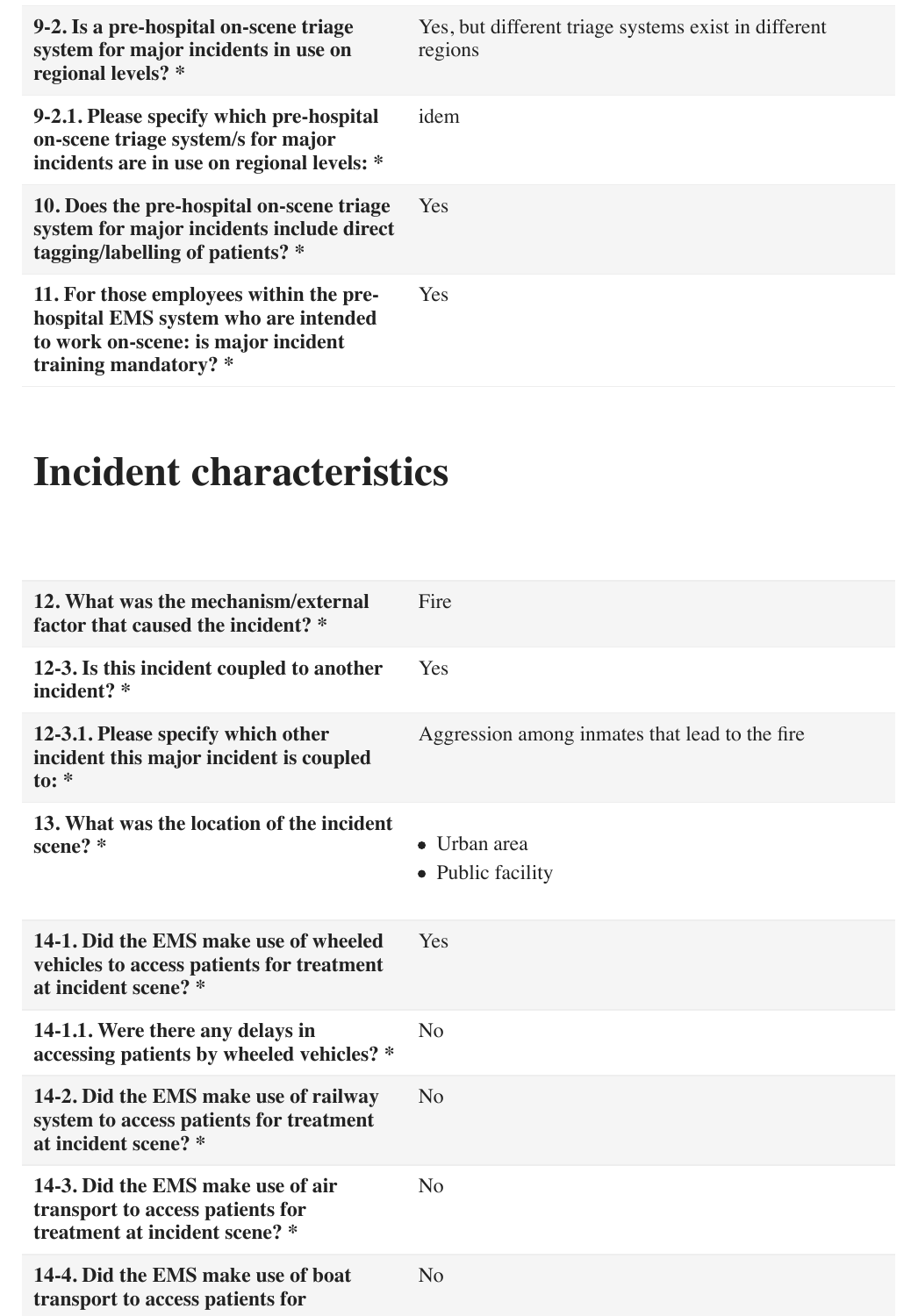| treatment at incident scene? *                                                                        |                |
|-------------------------------------------------------------------------------------------------------|----------------|
| 14-5. Did the EMS access patients for<br>treatment at incident scene by foot? *                       | Yes            |
| 14-5.1. Were there any delays in<br>accessing patients by foot? *                                     | N <sub>o</sub> |
| 14-6. Did the EMS make use of other<br>means to access patients for treatment at<br>incident scene? * | N <sub>o</sub> |
| 15-1. Did the EMS make use of wheeled<br>vehicles to evacuate patients from the<br>incident scene? *  | Yes            |
| 15-1.1. Were there any delays in<br>evacuating patients by wheeled vehicles?<br>∗                     | N <sub>o</sub> |
| 15-2. Did the EMS make use of railway<br>system to evacuate patients from the<br>incident scene? *    | N <sub>o</sub> |
| 15-3. Did the EMS make use of air<br>transport to evacuate patients from the<br>incident scene? *     | N <sub>o</sub> |
| 15-4. Did the EMS make use of boat<br>transport to evacuate patients from the<br>incident scene? *    | N <sub>o</sub> |
| 15-5. Did the EMS evacuate patients<br>from the incident scene on foot? *                             | N <sub>o</sub> |
| 15-6. Did the EMS make use of other<br>means to evacuate patients from the<br>incident scene? *       | N <sub>o</sub> |
| 16-1. Was there damage to electrical<br>power that affected EMS response? *                           | N <sub>o</sub> |
| 16-2. Was there damage to<br>telecommunication that affected EMS<br>response? *                       | N <sub>o</sub> |
| 16-3. Was there damage to other modes<br>of communications that affected EMS<br>response? *           | N <sub>o</sub> |
| 16-4. Was there damage to road that<br>affected EMS response? *                                       | N <sub>o</sub> |
| 16-5. Was there damage to rail that<br>affected EMS response? *                                       | N <sub>o</sub> |
| 16-6. Was there damage to the EMS or<br>health structure that affected EMS                            | N <sub>o</sub> |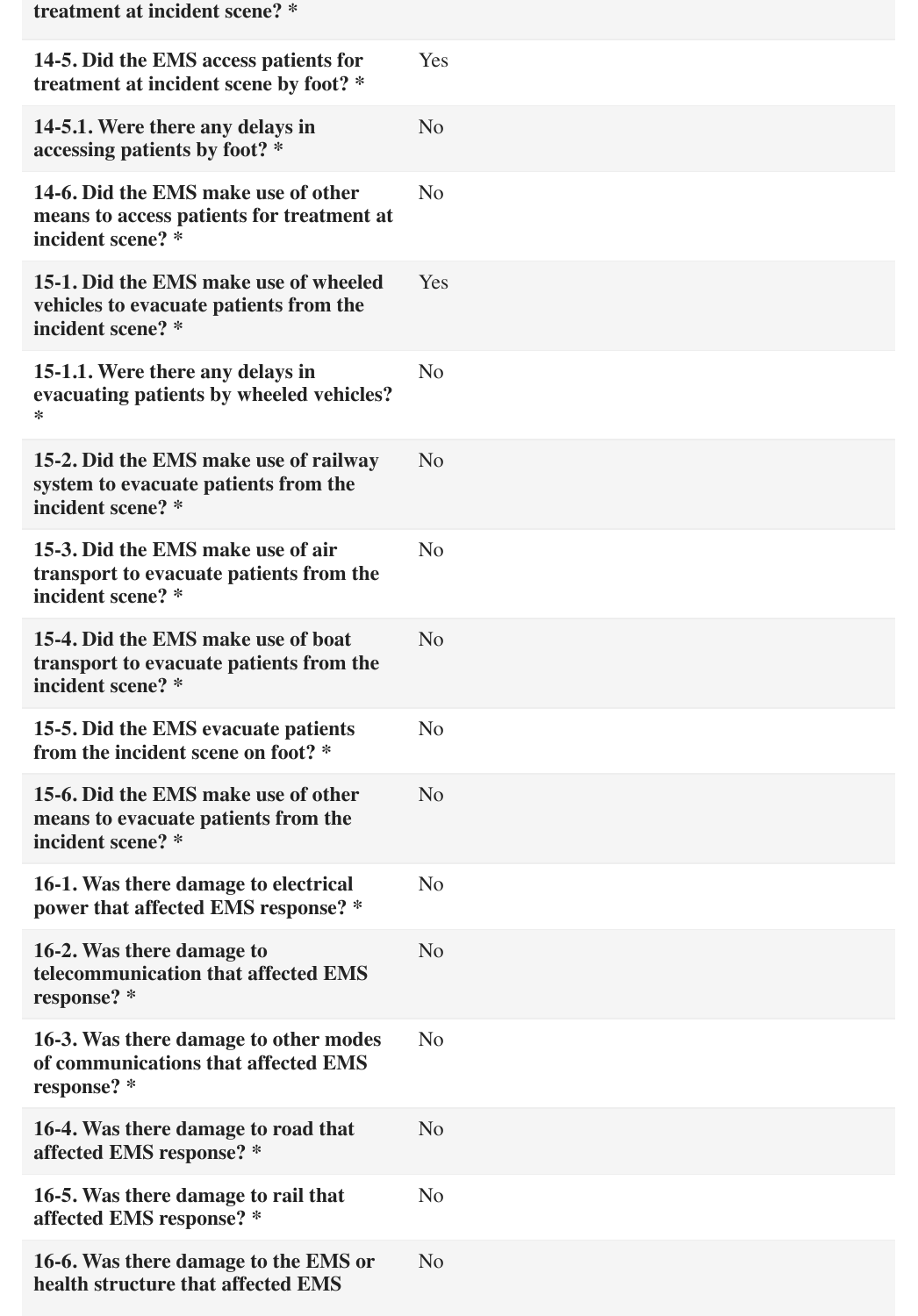| response? * |  |
|-------------|--|
|-------------|--|

| 16-7. Was there other damage to<br>infrastructure that affected EMS<br>response? *                                                                            | N <sub>o</sub>                                                                                    |
|---------------------------------------------------------------------------------------------------------------------------------------------------------------|---------------------------------------------------------------------------------------------------|
| 17. How many sites required separate<br><b>EMS</b> infrastructure (such as on-scene<br>leadership and casualty clearing<br>stations) in the response phase? * | 2                                                                                                 |
| 17-1. Is the number given above exact or<br>estimated? *                                                                                                      | Exact                                                                                             |
| 18-1. Was ongoing violence or risk of<br>further violence a threat to rescuers on<br>scene? *                                                                 | Yes                                                                                               |
| 18-1.2. Please specify the ongoing<br>violence or risk of further violence and<br>how this affected the rescuers on scene *                                   | families of prisoners                                                                             |
| 18-2. Was fire a threat to rescuers on<br>scene? *                                                                                                            | N <sub>o</sub>                                                                                    |
| 18-3. Was collapsing building/s a threat<br>to rescuers on scene? *                                                                                           | N <sub>o</sub>                                                                                    |
| 18-4. Was climate a threat to rescuers on<br>scene? *                                                                                                         | N <sub>o</sub>                                                                                    |
| 18-5. Was lack of electricity a threat to<br>rescuers on scene? *                                                                                             | N <sub>o</sub>                                                                                    |
| 18-6. Was lack of water/food a threat to<br>rescuers on scene? *                                                                                              | N <sub>o</sub>                                                                                    |
| 18-7. Were other hazard/s a threat to<br>rescuers on scene? *                                                                                                 | N <sub>o</sub>                                                                                    |
| 19-1. Was on going violence or risk of<br>further violence a threat to patients on<br>scene? *                                                                | N <sub>o</sub>                                                                                    |
| 18-2. Was fire a threat to patients on<br>scene? *                                                                                                            | Yes                                                                                               |
| 19-2.2. Please specify the fire and how<br>this affected the patients on scene *                                                                              | Evacuating of patients even though the fire in the<br>affected tower was not fully under control. |
| 19-3. Was collapsing building/s a threat<br>to patients on scene? *                                                                                           | N <sub>o</sub>                                                                                    |
| 19-4. Was climate a threat to patients on<br>scene? *                                                                                                         | N <sub>o</sub>                                                                                    |
| 19-5. Was lack of electricity a threat to<br>patients on scene? *                                                                                             | N <sub>o</sub>                                                                                    |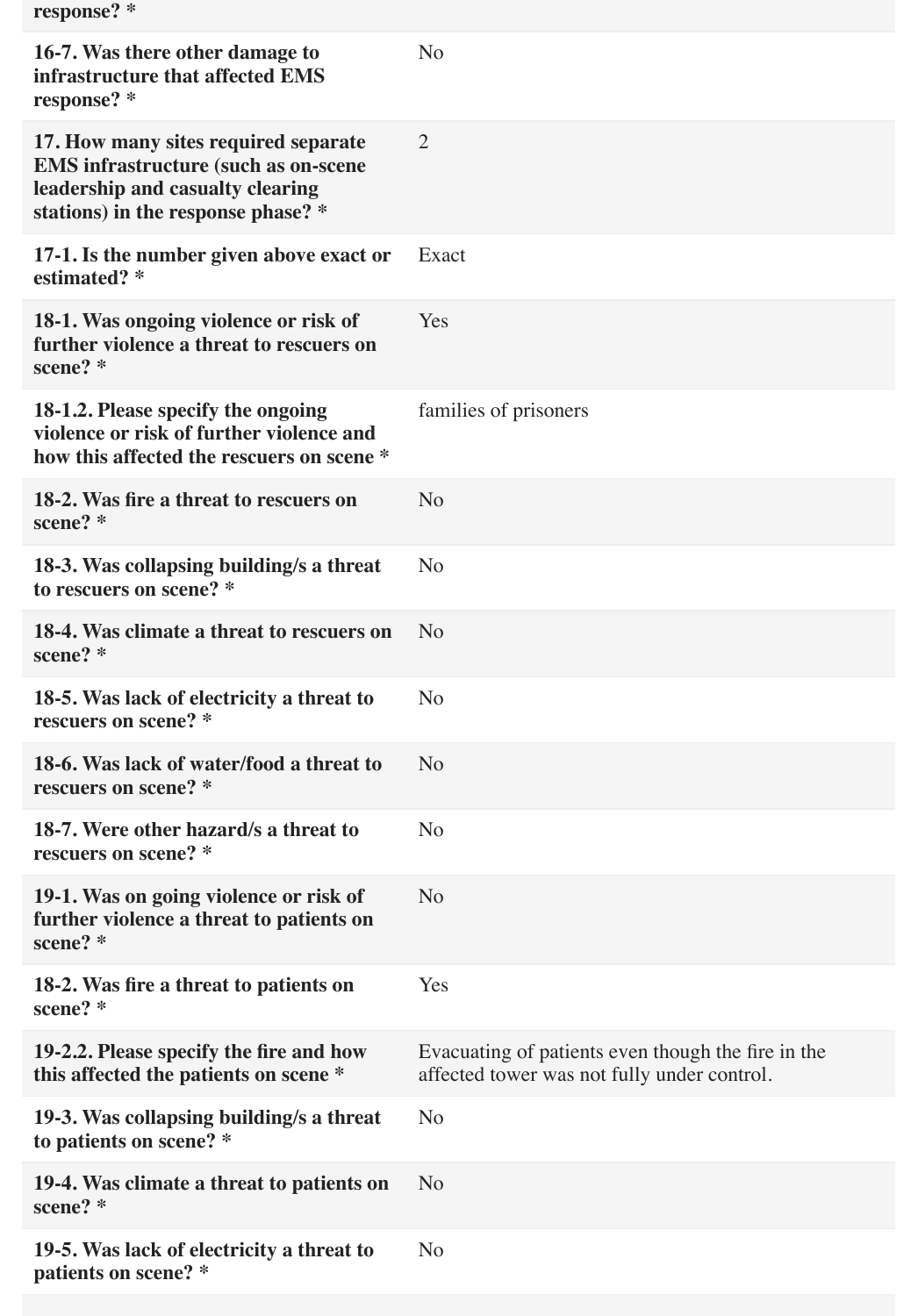| 19-6. Was lack of lack of water/food a<br>threat to patients on scene? * | $N_{\Omega}$ |
|--------------------------------------------------------------------------|--------------|
| 19-7. Were other hazard/s a threat to<br>patients on scene? *            | No           |

# **EMS response data**

| 20-1. Did the first medical team to arrive<br>on-scene assume the role of medical<br>commander? *                                      | Yes                                                           |
|----------------------------------------------------------------------------------------------------------------------------------------|---------------------------------------------------------------|
| 20-1.1. If possible, please provide the<br>time the first medical team to arrive on-<br>scene assumed the role of medical<br>commander | 2010-12-08                                                    |
| Hour                                                                                                                                   | 06                                                            |
| <b>Minutes</b>                                                                                                                         | 17                                                            |
| 20-1.2. Is the time given above exact or<br>estimated? *                                                                               | Exact                                                         |
| 20-2. Did the first medical team to arrive<br>on-scene begin to make an assessment of<br>scene safety? *                               | Yes                                                           |
| 20-3. Did the first medical team to arrive<br>on-scene communicate a situation report<br>to EMS coordinating centre? *                 | Yes                                                           |
| 20-3.1. Was this done done according to<br>a pre-existing system or mnemonic?<br>(E.g. METHOD?                                         | Yes                                                           |
| 20-3.2. Please describe the mnemonic<br>used in the report to EMS coordinating<br>centre *                                             | Similar to METHANE, not exact METHANE                         |
| 20-4. Did the first medical team to arrive<br>on-scene request additional resources? *                                                 | Yes                                                           |
| 20-4.1. Please specify what type of<br>resources where requested *                                                                     | more ACLS, BLS ambulances; Physicians and Chief<br><b>EMS</b> |
| 20-5. Did the first medical team to arrive<br>on-scene initiate any safety related<br>actions? *                                       | N <sub>0</sub>                                                |
| 20-6. Did the first medical team to arrive<br>on-scene delegate responsibility for                                                     | N <sub>o</sub>                                                |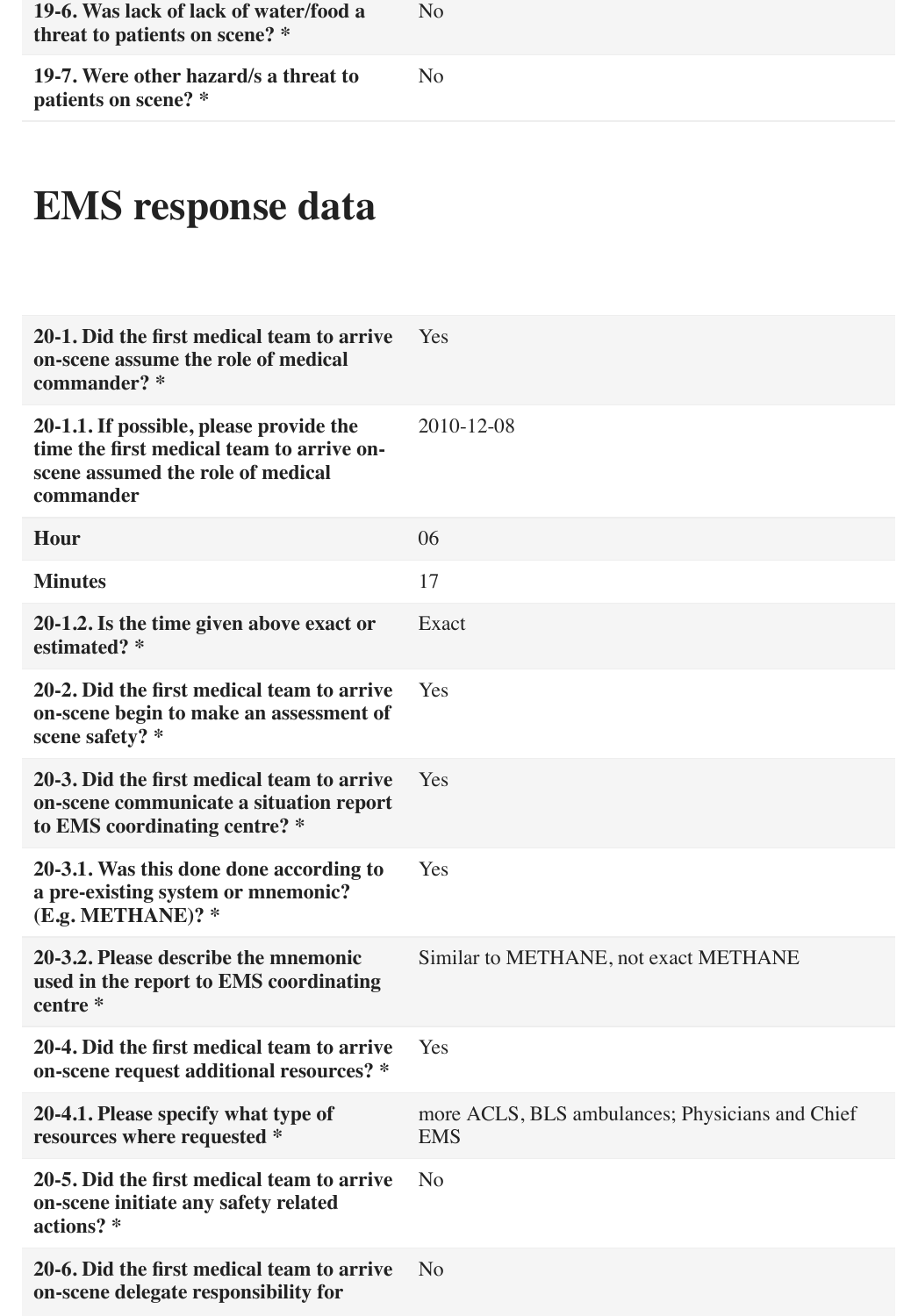| other tasks on scene? *                                                                                                                        |                                                                                                      |
|------------------------------------------------------------------------------------------------------------------------------------------------|------------------------------------------------------------------------------------------------------|
| 21. What time was summoning of<br>additional medical staff to participate in<br>the medical response initiated?                                | 2010-12-08                                                                                           |
| Hour                                                                                                                                           | 06                                                                                                   |
| <b>Minutes</b>                                                                                                                                 | 30                                                                                                   |
| 21-1. Additional medical staff who<br>responded to the major incident was<br>summoned by: *                                                    | <b>EMS</b> coordinating centre                                                                       |
| 21-2. Medical pre-hospital resources<br>used in the major incident response was<br>coordinated by: *                                           | <b>EMS</b> coordinating centre                                                                       |
| 21-3. Who was responsible for briefing<br>medical staff of the situation during the<br>pre-hospital major incident medical<br>response? *      | <b>EMS</b> coordinating centre                                                                       |
| 22-1. Was communication achieved<br>between medical personnel at the<br>incident? *                                                            | Yes                                                                                                  |
| 22-1.2. This communication was<br>managed by: $*$                                                                                              | • First medical team to arrive on-scene<br>• On-scene medical commander<br>• EMS coordinating centre |
| 22-2. Was communication achieved<br>between the different task forces<br>involved (police, fire fighters, health,<br>political leaders etc)? * | Yes, between all of the task forces                                                                  |
| 22-2.1 Please state at which time<br>communication between all of the task<br>forces was initiated                                             | 2010-12-08                                                                                           |
| Hour                                                                                                                                           | 06                                                                                                   |
| <b>Minutes</b>                                                                                                                                 | 20                                                                                                   |
| 22-2.2. Please specify between whom it<br>was achieved *                                                                                       | police, fire fighters, health, 6:40 political leaders                                                |
| 22-3. Was communication achieved<br>between the scene and the EMS<br>coordinating centre? *                                                    | Yes                                                                                                  |
| 22-3.1 Please state at which time<br>communication between the scene and<br><b>EMS</b> coordinating centre was initiated                       | 2010-12-08                                                                                           |
| <b>Hour</b>                                                                                                                                    | 06                                                                                                   |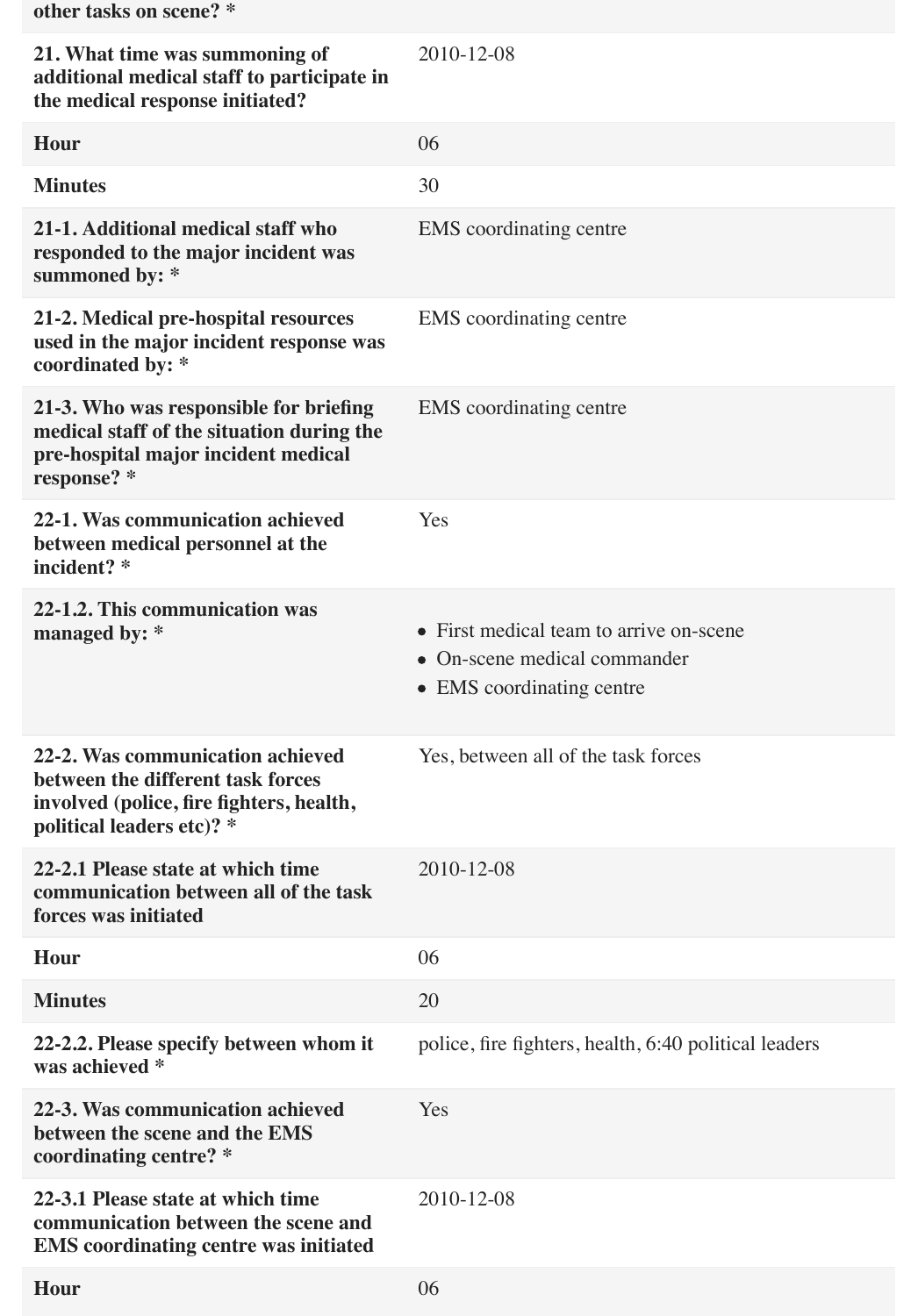| <b>Minutes</b>                                                                                                | 17                                                                                                                                                                                          |
|---------------------------------------------------------------------------------------------------------------|---------------------------------------------------------------------------------------------------------------------------------------------------------------------------------------------|
| 22-3.2. This communication was<br>managed by: *                                                               | • First medical team to arrive on-scene<br>• EMS coordinating centre                                                                                                                        |
| 22-4. Was communication achieved<br>between the scene and receiving<br>hospital/s? *                          | N <sub>o</sub>                                                                                                                                                                              |
| 22-4.4. Why was communication not<br>achieved? *                                                              | Because communication to receiving hospitals was<br>conducted by the EMS coordinating centre.                                                                                               |
| 22-5. Was communication achieved<br>between medical response personnel and<br>the general public? *           | N <sub>o</sub>                                                                                                                                                                              |
| 22-5.4. Why was communication not<br>achieved? *                                                              | Because the health authorities managed the<br>communication to the general public.                                                                                                          |
| 23. Describe the structure of the medical<br>incident command during the major<br>incident *                  | 1. First team to arrive; an ALS Team Ambulance,<br>Physician EMS and Physician Chief EMS (=<br>commander, logistics commander and operations<br>commander).<br>2. EMS communication centre. |
| 24-1. Was VHF radio used for<br>communication during the major<br>incident response? *                        | Yes                                                                                                                                                                                         |
| 24-1.1. Were there any failures with the<br><b>VHF radio communication during the</b><br>incident response? * | N <sub>o</sub>                                                                                                                                                                              |
| 24-2. Was Tetra radio used for<br>communication during the incident<br>response? *                            | N <sub>o</sub>                                                                                                                                                                              |
| 24-3. Were other type of radios used for<br>communication during the incident<br>response? *                  | Yes                                                                                                                                                                                         |
| 24-3.1. Were there any failures with the<br>other type of radio used during the<br>incident response? *       | N <sub>o</sub>                                                                                                                                                                              |
| 24-4. Were mobile phones used for<br>communication during the incident<br>response? *                         | Yes                                                                                                                                                                                         |
| 24-4.1. Were there any mobile phone<br>failures during the incident response? *                               | N <sub>o</sub>                                                                                                                                                                              |
| 24-5. Was land line telephone used for<br>communication during the incident<br>response? *                    | Yes                                                                                                                                                                                         |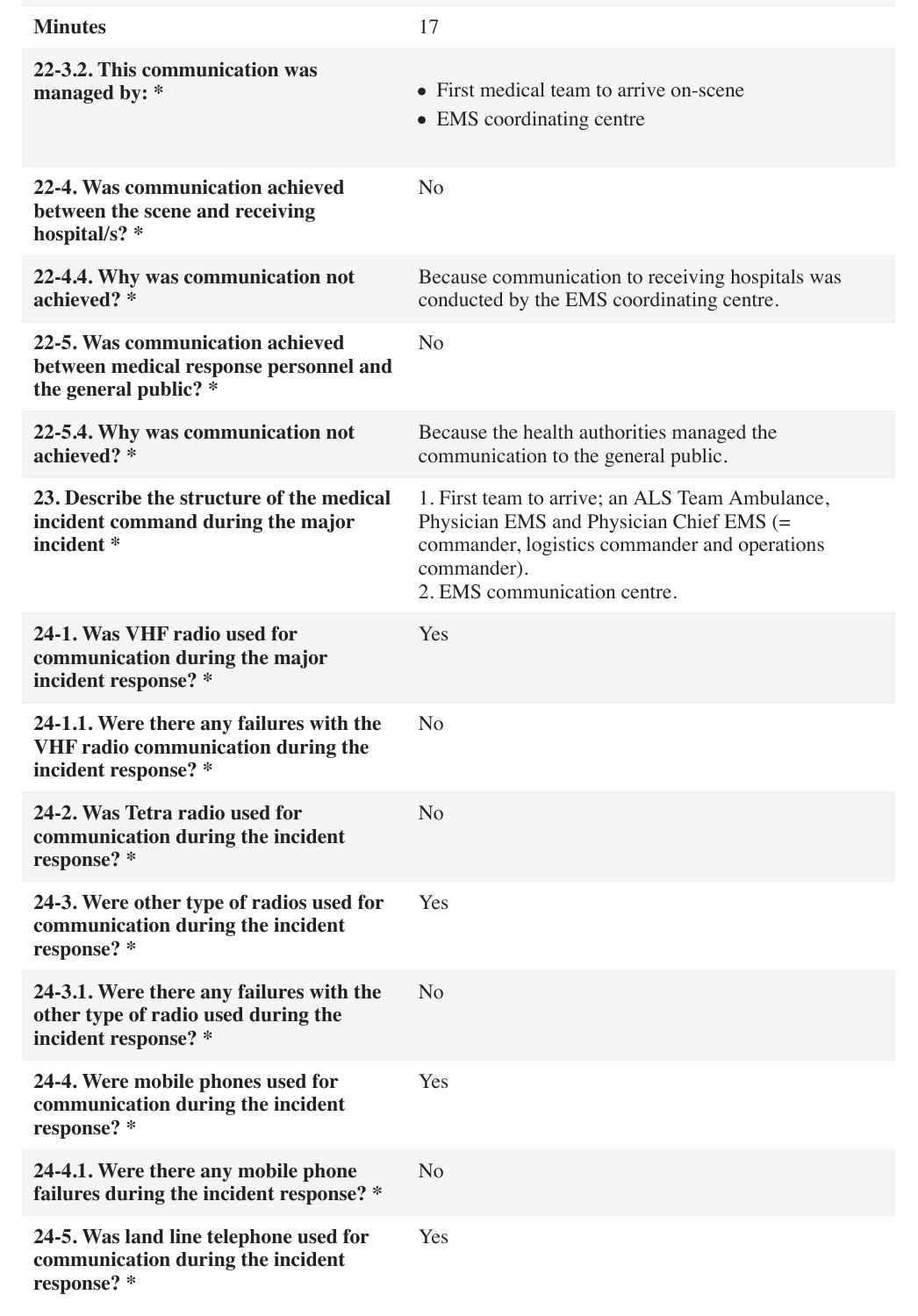| 24-5.1. Were there any land line<br>telephone failures during the incident<br>response? *                           | N <sub>o</sub>                                                                  |
|---------------------------------------------------------------------------------------------------------------------|---------------------------------------------------------------------------------|
| 24-6. Was communication to the public<br>(such as television, social media) used<br>during the incident response? * | Yes                                                                             |
| 24-6.1. Please specify mode of<br>communication *                                                                   | Twitter, and MSN Messenger or WhatsApp.                                         |
| 24-6.2. Were there any failures to<br>communication means specified in 24-<br>$6.1? *$                              | N <sub>o</sub>                                                                  |
| 24-7. Were other means of<br>communication used during the incident<br>response? *                                  | N <sub>o</sub>                                                                  |
| 25. Please state communication systems<br>in use on a daily basis *                                                 | • VHF radio<br>• Other type of radio<br>• Mobile phone<br>• Land line telephone |
| 26-1. Incident time *                                                                                               | 2010-12-08                                                                      |
| Hour <sup>*</sup>                                                                                                   | 05                                                                              |
| <b>Minutes</b> *                                                                                                    | 00                                                                              |
| 26-1.1. Is the time given above exact or<br>estimated? *                                                            | Estimated                                                                       |
| <b>26-2. Emergency Medical Service (EMS)</b><br>notification *                                                      | 2010-12-08                                                                      |
| Hour <sup>*</sup>                                                                                                   | 06                                                                              |
| <b>Minutes</b> *                                                                                                    | 12                                                                              |
| 26-2.1. Is the time given above exact or<br>estimated? *                                                            | Exact                                                                           |
| 26-3. First EMS arrival *                                                                                           | 2010-12-08                                                                      |
| Hour <sup>*</sup>                                                                                                   | 06                                                                              |
| <b>Minutes</b> *                                                                                                    | 17                                                                              |
| 26-3.1. Is the time given above exact or<br>estimated? *                                                            | Exact                                                                           |
| 26-4. Major incident declared *                                                                                     | 2010-12-08                                                                      |
| Hour <sup>*</sup>                                                                                                   | 06                                                                              |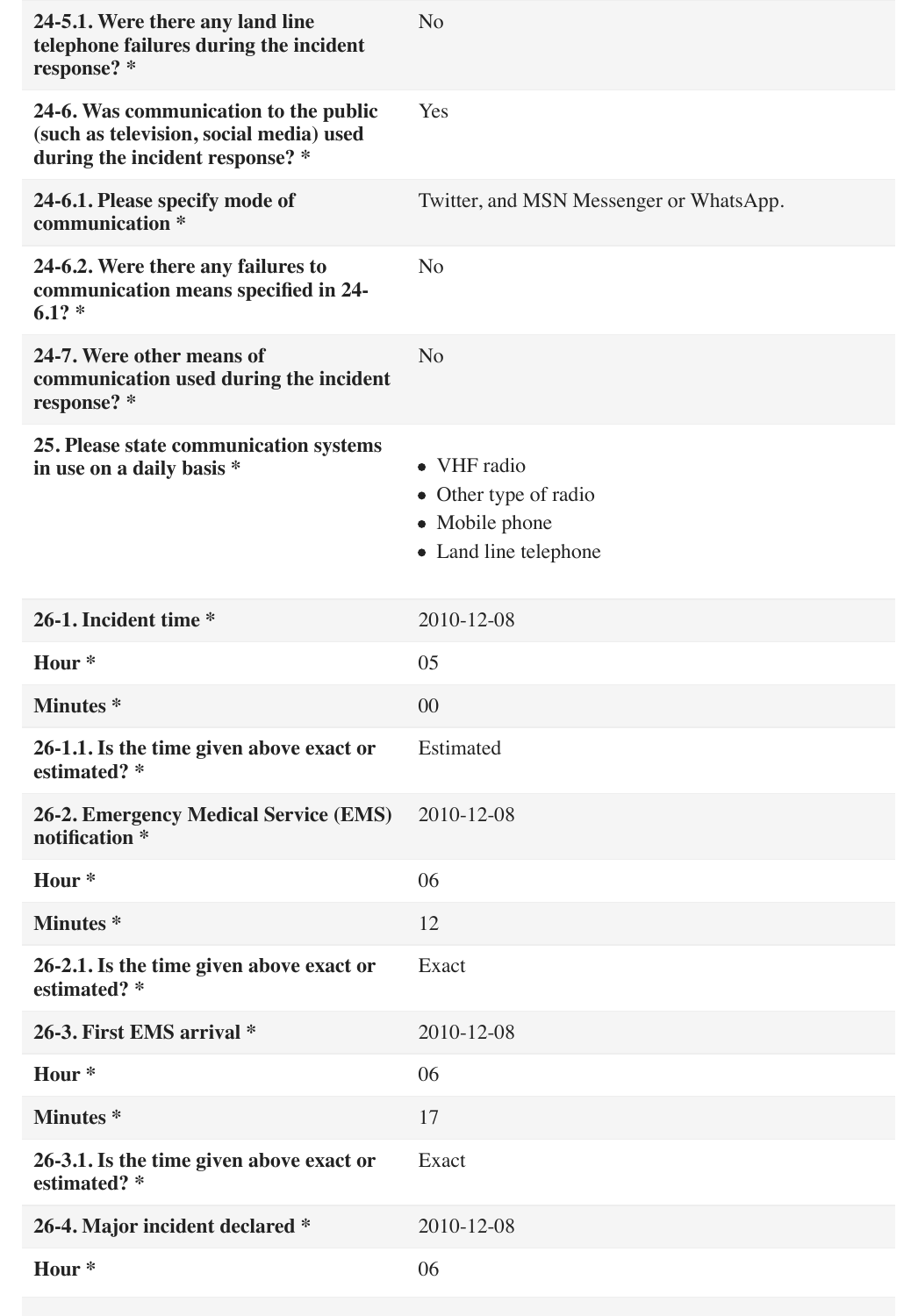| <b>Minutes</b> *                                                           | 12               |
|----------------------------------------------------------------------------|------------------|
| 26-4.1. Is the time given above exact or<br>estimated? *                   | Exact            |
| 26-5. Medical command established *                                        | 2010-12-08       |
| Hour <sup>*</sup>                                                          | 06               |
| <b>Minutes</b> *                                                           | 20               |
| 26-5.1. Is the time given above exact or<br>estimated? *                   | <b>Estimated</b> |
| 26-6. Time of first meeting between<br>police / fire / medical command *   | 2010-12-08       |
| Hour <sup>*</sup>                                                          | 06               |
| <b>Minutes</b> *                                                           | 30               |
| 26-6.1. Is the time given above exact or<br>estimated? *                   | Estimated        |
| 26-7. First patient evacuated by EMS<br>(time of leaving incident scene) * | 2010-12-08       |
| Hour <sup>*</sup>                                                          | 06               |
| <b>Minutes</b> *                                                           | 45               |
| 26-7.1. Is the time given above exact or<br>estimated? *                   | Estimated        |
| 26-8. Last patient evacuated by EMS<br>(time of leaving incident scene) *  | 2010-12-08       |
| Hour <sup>*</sup>                                                          | 07               |
| <b>Minutes*</b>                                                            | 55               |
| 26-8.1. Is the time given above exact or<br>estimated? *                   | Estimated        |
| 26-9. First patient arriving in hospital *                                 | 2010-12-08       |
| Hour <sup>*</sup>                                                          | 07               |
| <b>Minutes</b> *                                                           | 00               |
| 26-9.1. Is the time given above exact or<br>estimated? *                   | Estimated        |
| 26-10. Last patient arriving in hospital *                                 | 2010-12-08       |
| Hour <sup>*</sup>                                                          | 07               |
| <b>Minutes</b> *                                                           | 55               |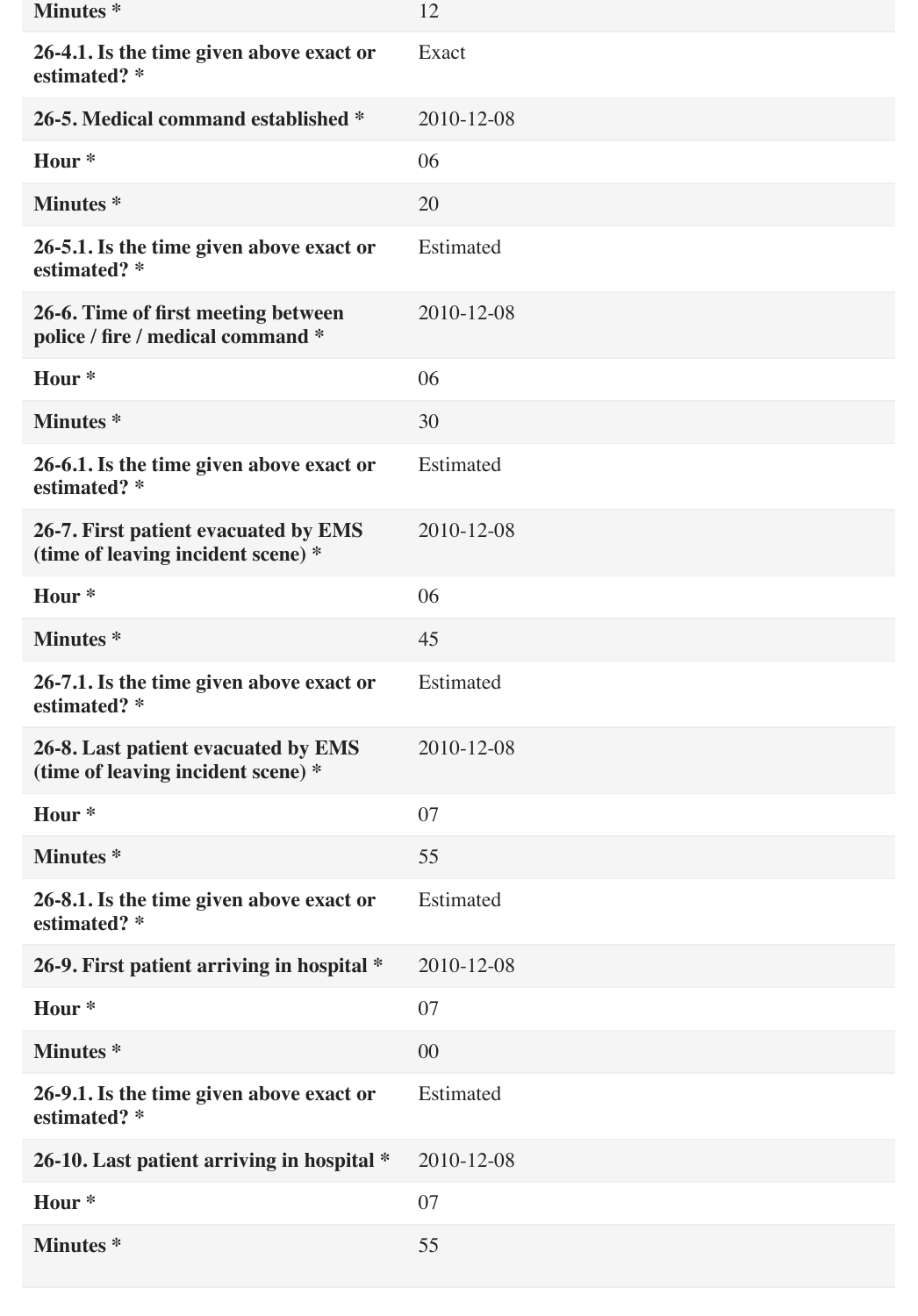| 26-10.1. Is the time given above exact or<br>estimated? *                                                                                                                                                                                        | Estimated      |
|--------------------------------------------------------------------------------------------------------------------------------------------------------------------------------------------------------------------------------------------------|----------------|
| 28-1. Were lay persons with no field care<br>education present? *                                                                                                                                                                                | N <sub>o</sub> |
| 28-2. Were non-EMS personnel with<br>basic life support (BLS) competency<br>present? *                                                                                                                                                           | N <sub>o</sub> |
| 28-3. Were EMS professionals who were<br>not physicians, but with BLS<br>competency present? *                                                                                                                                                   | Yes            |
| 28-3.1. Please state number of<br>persons/personnel *                                                                                                                                                                                            | 34             |
| 28-3.2. Is the number given above exact<br>or estimated? *                                                                                                                                                                                       | Exact          |
| 28-4. Were EMS professionals who were<br>not physicians, but with Advanced Life<br>Support (ALS) competency present? *                                                                                                                           | Yes            |
| 28-4.1. Please state number of<br>persons/personnel *                                                                                                                                                                                            | 12             |
| 28-4.2. Is the number given above exact<br>or estimated? *                                                                                                                                                                                       | Exact          |
| 28-5. Were on-scene physicians with<br>ALS competency present? *                                                                                                                                                                                 | Yes            |
| 28-5.1. Please state number of<br>persons/personnel *                                                                                                                                                                                            | $\overline{2}$ |
| 28-5.2. Is the number given above exact<br>or estimated? *                                                                                                                                                                                       | Exact          |
| 28-6. Were other type of<br>personnel/persons present at the<br>incident scene? *                                                                                                                                                                | N <sub>o</sub> |
| 29-1. EMS transport: Where there any<br><b>EMS</b> vehicles present at scene during<br>the early EMS response to the incident?<br>∗                                                                                                              | Yes            |
| 29-1.1. If possible, please specify the<br>approximate numbers of EMS vehicles<br>available at the incident scene.<br><b>Returning EMS vehicles are to be</b><br>counted only once. Please provide time<br>of arrival for the first EMS vehicle. | 20             |
| <b>Date</b>                                                                                                                                                                                                                                      | 2010-12-08     |
| <b>Hour</b>                                                                                                                                                                                                                                      | 06             |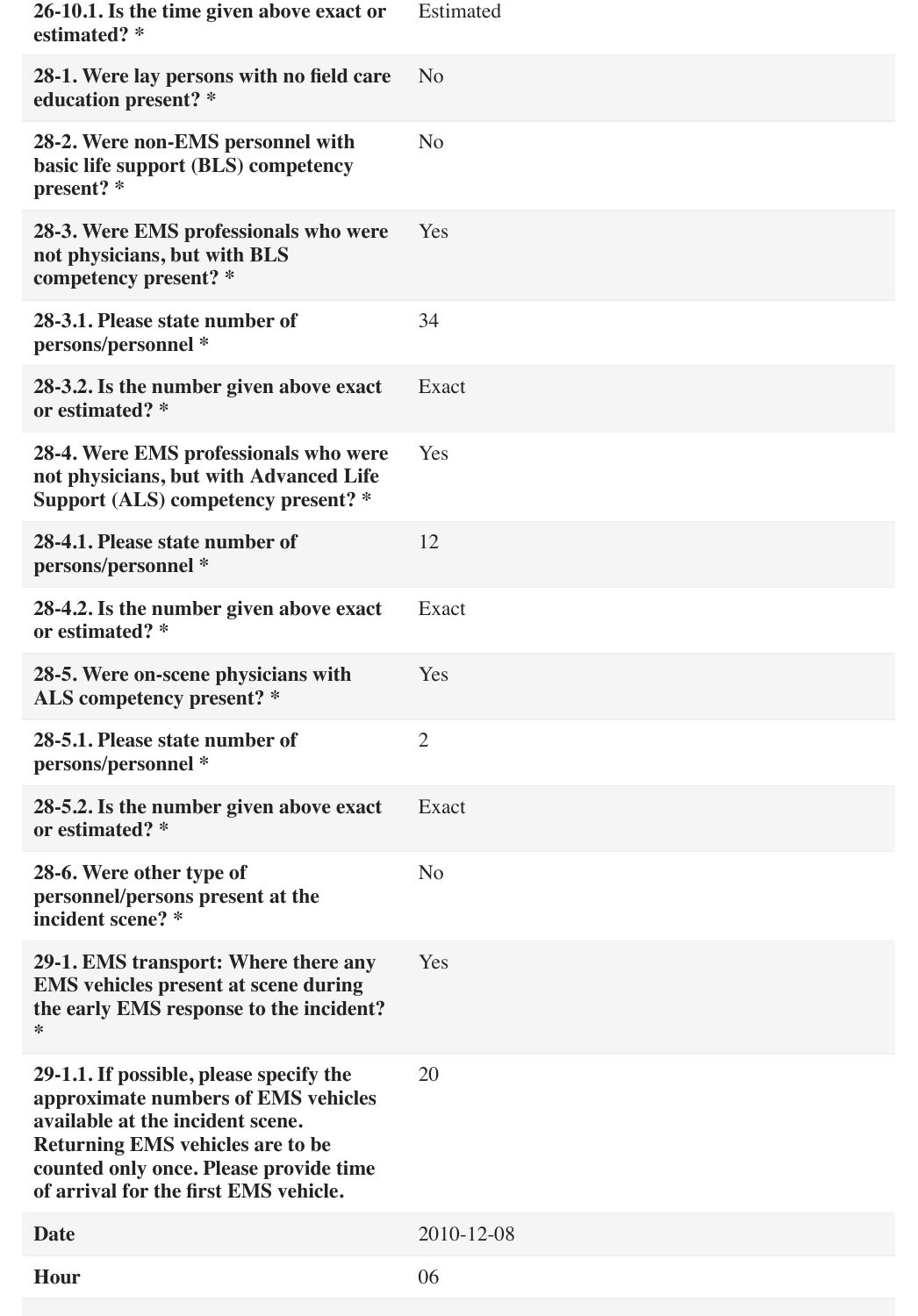| <b>Minutes</b>                                                                                                                                                                                                                                                                                  | 17                                    |
|-------------------------------------------------------------------------------------------------------------------------------------------------------------------------------------------------------------------------------------------------------------------------------------------------|---------------------------------------|
| 29-2. EMS transport: Where there any<br><b>EMS</b> helicopters present at scene during<br>the early EMS response to the incident?<br>*                                                                                                                                                          | N <sub>o</sub>                        |
| 29-3. EMS transport: Where there any<br>EMS boats present at scene during the<br>early EMS response to the incident? *                                                                                                                                                                          | N <sub>o</sub>                        |
| 29-4. EMS transport: Where there other<br><b>EMS</b> transportation units present at<br>scene during the early EMS response to<br>the incident? *                                                                                                                                               | Yes                                   |
| 29-4.1. Please specify type of other EMS<br>transport *                                                                                                                                                                                                                                         | Rapid response vehicle (chief of EMS) |
| 29-4.2. If possible, please specify the<br>approximate numbers of other EMS<br>transportation units available at the<br>incident scene. Returning EMS<br>transportation units are to be counted<br>only once. Please provide time of arrival<br>for the first other EMS transportation<br>unit. | $\mathbf{1}$                          |
| <b>Date</b>                                                                                                                                                                                                                                                                                     | 2010-12-08                            |
| <b>Hour</b>                                                                                                                                                                                                                                                                                     | 07                                    |
| <b>Minutes</b>                                                                                                                                                                                                                                                                                  | 00                                    |
| 29-5. Civilian transport: Where there<br>any civilian vehicles present at scene<br>during the early EMS response to the<br>incident? *                                                                                                                                                          | N <sub>o</sub>                        |
| 29-6. Civilian transport: Where there<br>any civilian helicopters present at scene<br>during the early EMS response to the<br>incident? *                                                                                                                                                       | N <sub>o</sub>                        |
| 29-7. Civilian transport: Where there<br>any civilian boats present at scene<br>during the early EMS response to the<br>incident? *                                                                                                                                                             | N <sub>o</sub>                        |
| 29-8. Civilian transport: Where there<br>other civilian transportation units<br>present at scene during the early EMS<br>response to the incident? *                                                                                                                                            | N <sub>o</sub>                        |
| 29-9. Other emergency services: Where<br>there any other emergency vehicles<br>present at scene during the early EMS<br>response to the incident? *                                                                                                                                             | N <sub>o</sub>                        |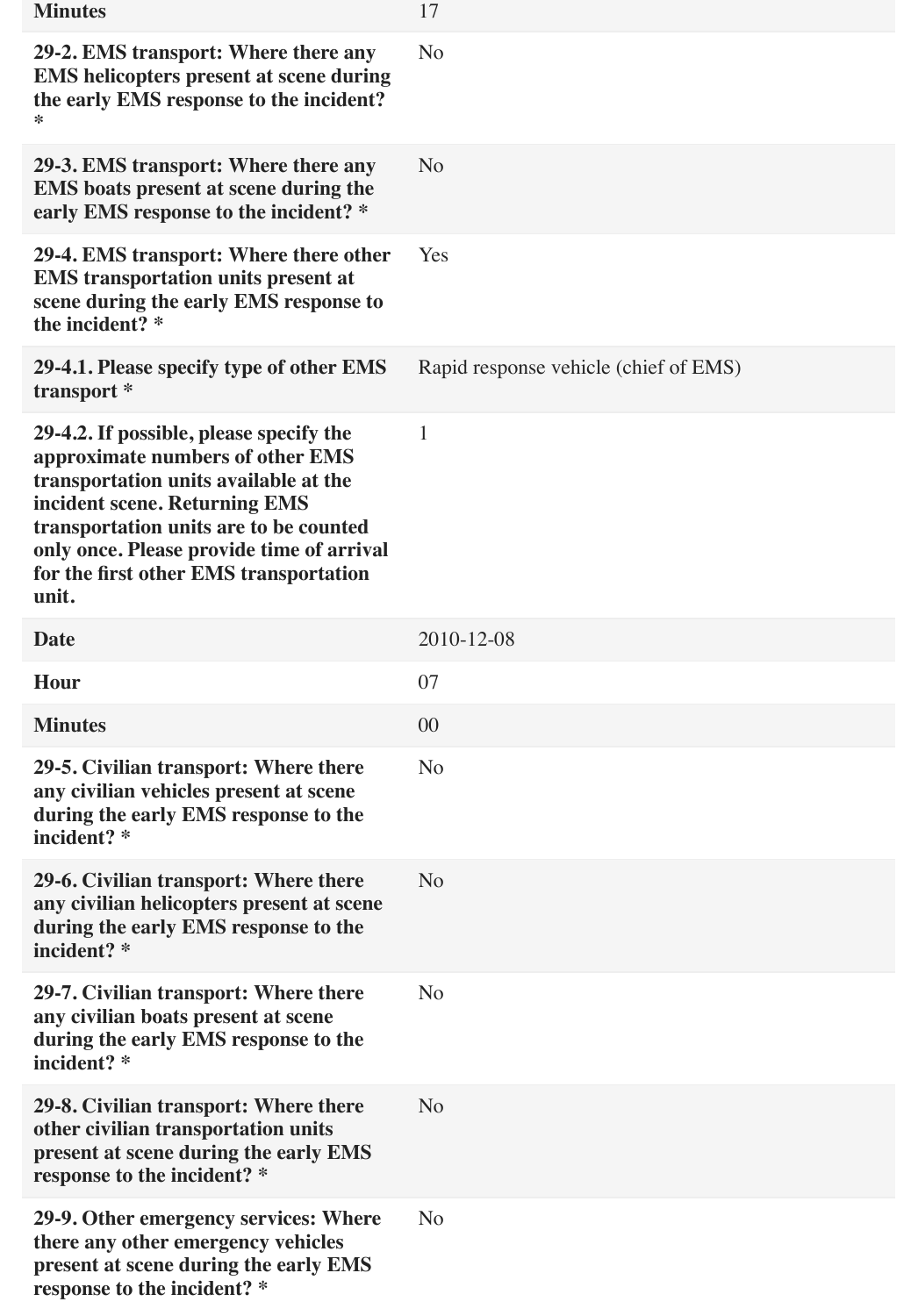| 29-10. Other emergency services: Where<br>there any other emergency helicopters<br>present at scene during the early EMS<br>response to the incident? * | N <sub>o</sub>                       |
|---------------------------------------------------------------------------------------------------------------------------------------------------------|--------------------------------------|
| 29-11. Other emergency services: Where<br>there any other emergency boats present<br>at scene during the early EMS response<br>to the incident? *       | N <sub>o</sub>                       |
| 29-12. Other emergency services: Where<br>there any other means of transport<br>present at scene during the early EMS<br>response to the incident? *    | N <sub>o</sub>                       |
| 30-1. Was there any equipment available<br>on-scene to provide care for patients<br>exposed to hazardous materials? *                                   | N <sub>o</sub>                       |
| 30-2. Was there any search and rescue<br>equipment available on-scene? *                                                                                | N <sub>o</sub>                       |
| 30-3. Was there any alpine/rescue<br>equipment available on-scene? *                                                                                    | N <sub>o</sub>                       |
| 30-4. Was equipment from the coast<br>guard available on-scene? *                                                                                       | N <sub>o</sub>                       |
| 30-5. Were support vehicles available<br>on-scene? *                                                                                                    | N <sub>o</sub>                       |
| 30-6. Was other type of equipment<br>available on-scene enabling EMS to do<br>their job? $*$                                                            | N <sub>o</sub>                       |
| 31. Number of hospitals receiving<br>patients *                                                                                                         | 6                                    |
| 32-1.1. Distance from incident scene<br>where pre-hospital medical response was<br>initiated to hospital I by air line in<br>kilometers*                | $0 - 5$                              |
| 32-1.2. Type of hospital $I^*$                                                                                                                          | Major hospital with trauma specialty |
| 32-1.3. Were patients conveyed to this<br>hospital by EMS? *                                                                                            | Yes                                  |
| 32-1.3.1. Were six or more patients<br>conveyed to this hospital by EMS? *                                                                              | N <sub>o</sub>                       |
| 32-1.4. Were patients conveyed to this<br>hospital by non-EMS? *                                                                                        | N <sub>o</sub>                       |
| 32-1.5. Were patients conveyed in the<br>first hour after the incident? *                                                                               | Yes                                  |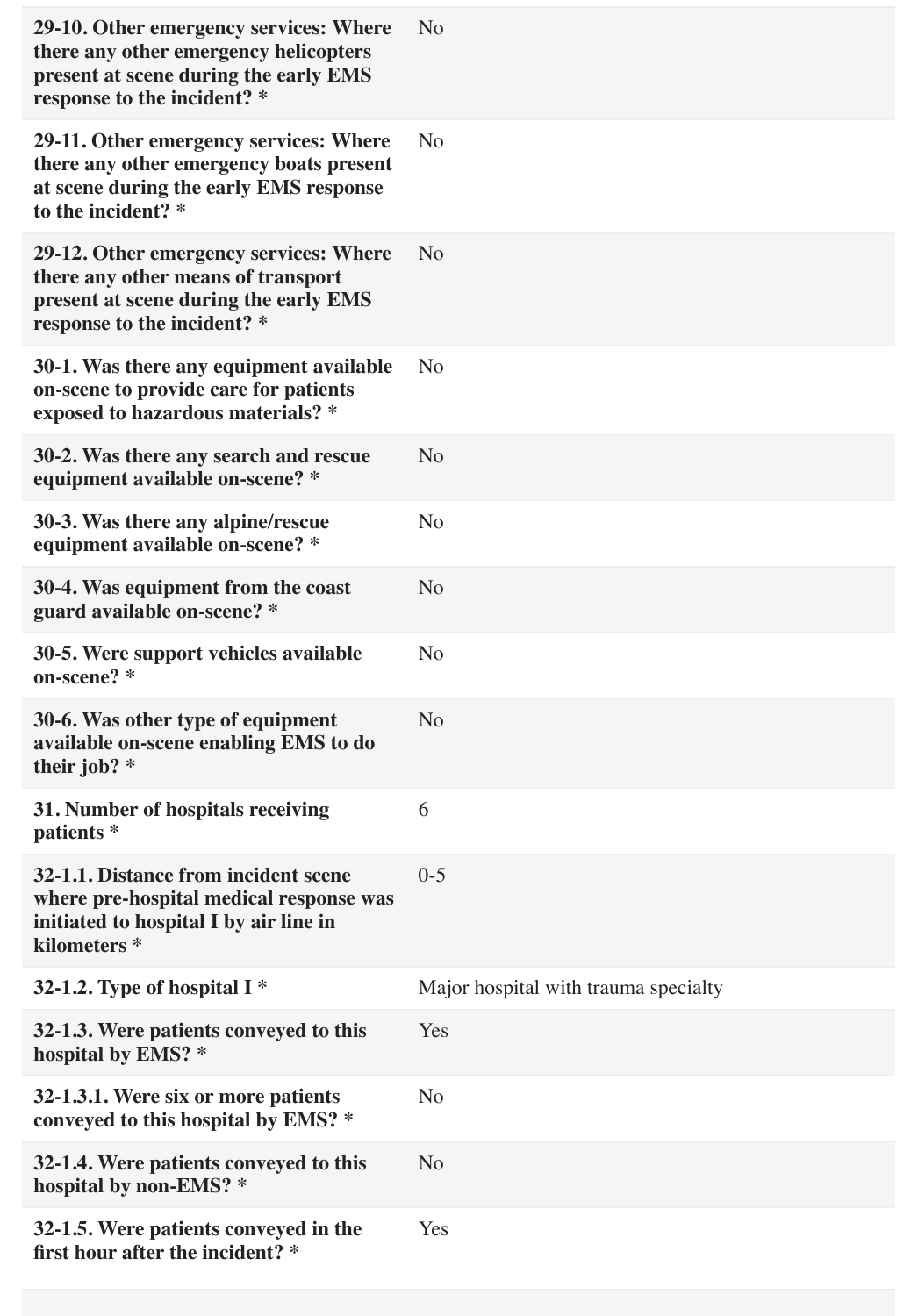| 32-1.5.1. Were six or more patients<br>conveyed in the first hour after the<br>incident? *                                                | N <sub>o</sub>                               |
|-------------------------------------------------------------------------------------------------------------------------------------------|----------------------------------------------|
| 32-1.6. Were patients conveyed between<br>1 and 2 hours after the incident? *                                                             | Yes                                          |
| 32-1.6.1. Were six or more patients<br>conveyed between 1 and 2 hours after<br>the incident? *                                            | N <sub>o</sub>                               |
| 32-1.7. Were patients conveyed between<br>2 and 3 hours after the incident? *                                                             | N <sub>o</sub>                               |
| 32-1.8. Were patients conveyed between<br>3 and 4 hours after the incident? *                                                             | N <sub>o</sub>                               |
| 32-1.9. Were patients conveyed after 4<br>hours or more following the incident? *                                                         | N <sub>o</sub>                               |
| 32-1.10. Does a pre-existing patient<br>distribution plan exist? *                                                                        | N <sub>o</sub>                               |
| 32-1.11. Please explain any pre-existing<br>patient distribution plan/s and give any<br>comments on decision making, delays<br>etc.       | EMS Centre Distribution by on-physician team |
| 32-2.1. Distance from incident scene<br>where pre-hospital medical response was<br>initiated to hospital II by air line in<br>kilometers* | $6-10$                                       |
| 32-2.2. Type of hospital II $*$                                                                                                           | Major hospital with trauma specialty         |
| 32-2.3. Were patients conveyed to this<br>hospital by EMS? *                                                                              | Yes                                          |
| 32-2.3.1. Were six or more patients<br>conveyed to this hospital by EMS? *                                                                | N <sub>o</sub>                               |
| 32-2.4. Were patients conveyed to this<br>hospital by non-EMS? *                                                                          | N <sub>o</sub>                               |
| 32-2.5. Were patients conveyed in the<br>first hour after the incident? *                                                                 | Yes                                          |
| 32-2.5.1. Were six or more patients<br>conveyed in the first hour after the<br>incident? *                                                | N <sub>o</sub>                               |
| 32-2.6. Were patients conveyed between<br>1 and 2 hours after the incident? *                                                             | N <sub>o</sub>                               |
| 32-2.7. Were patients conveyed between<br>2 and 3 hours after the incident? *                                                             | N <sub>o</sub>                               |
| 32-2.8. Were patients conveyed between<br>3 and 4 hours after the incident? *                                                             | Yes                                          |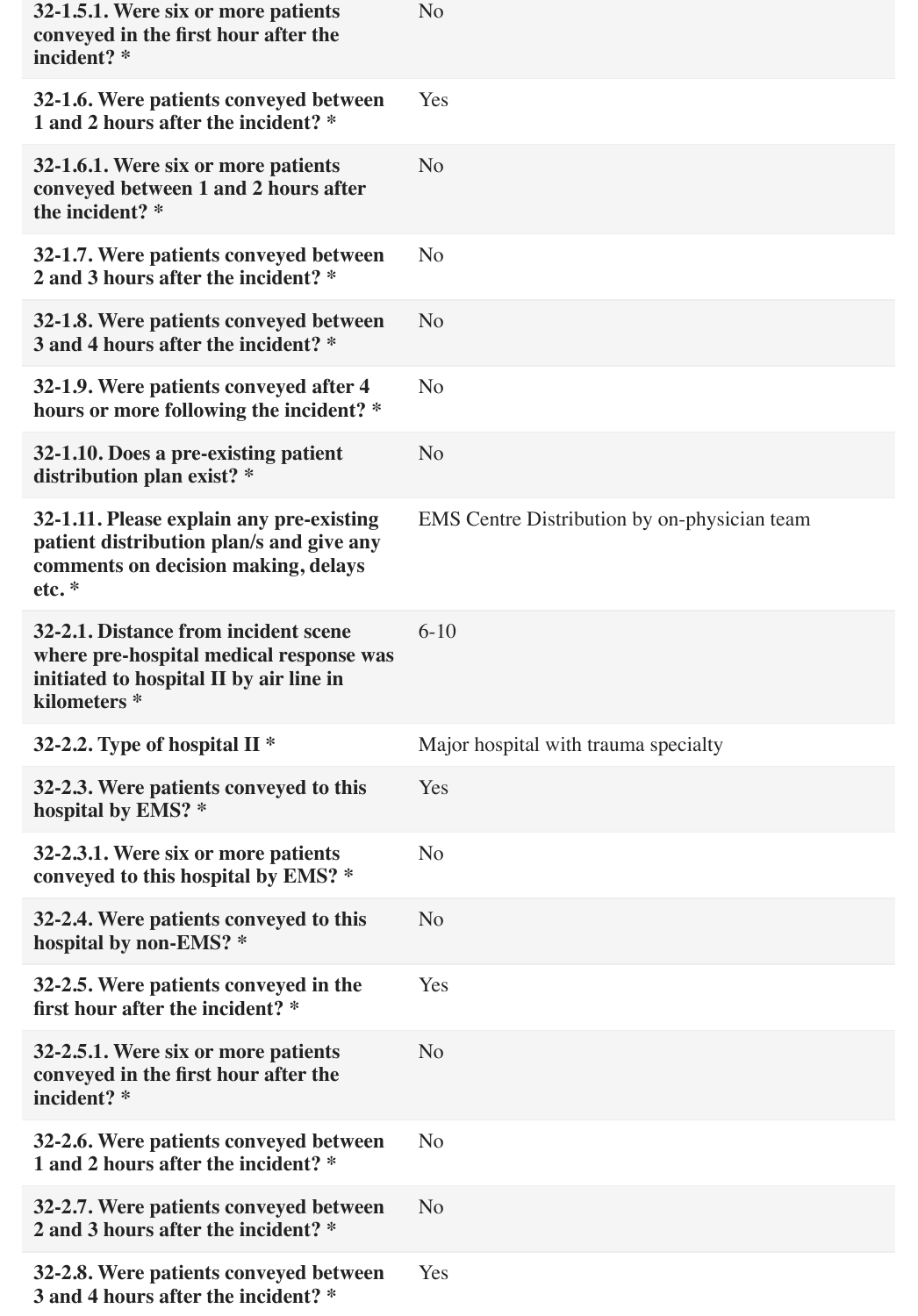| 32-2.8.1. Were six or more patients<br>conveyed between 3 and 4 hours after<br>the incident? *                                                         | N <sub>o</sub>                                      |
|--------------------------------------------------------------------------------------------------------------------------------------------------------|-----------------------------------------------------|
| 32-2.9. Were patients conveyed after 4<br>hours or more following the incident? *                                                                      | N <sub>o</sub>                                      |
| 32-2.10. Pre-existing patient distribution<br>$plan *$                                                                                                 | N <sub>o</sub>                                      |
| 32-2.11. Please explain any pre-existing<br>patient distribution plan/s and give any<br>comments on decision making, delays<br>etc.*                   | <b>EMS</b> Centre Distribution by on-physician team |
| 32-3.1. Distance from incident scene<br>where pre-hospital medical response was<br>initiated to hospital III by air line in<br>kilometers <sup>*</sup> | $11 - 30$                                           |
| 32-3.2. Type of hospital III *                                                                                                                         | Major hospital with trauma specialty                |
| 32-3.3. Were patients conveyed to this<br>hospital by EMS? *                                                                                           | Yes                                                 |
| 32-3.3.1. Were six or more patients<br>conveyed to this hospital by EMS? *                                                                             | No                                                  |
| 32-3.4. Were patients conveyed to this<br>hospital by non-EMS? *                                                                                       | N <sub>o</sub>                                      |
| 32-3.5. Were patients conveyed in the<br>first hour after the incident? *                                                                              | Yes                                                 |
| 32-3.5.1. Were six or more patients<br>conveyed in the first hour after the<br>incident? *                                                             | Unknown                                             |
| 32-3.6. Were patients conveyed between<br>1 and 2 hours after the incident? *                                                                          | Yes                                                 |
| 32-3.6.1. Were six or more patients<br>conveyed between 1 and 2 hours after<br>the incident? *                                                         | N <sub>o</sub>                                      |
| 32-3.6.2. Number of patients conveyed<br>between 1 and 2 hours after the incident<br>*                                                                 | Unknown                                             |
| 32-3.7. Were patients conveyed between<br>2 and 3 hours after the incident? *                                                                          | N <sub>o</sub>                                      |
| 32-3.8. Were patients conveyed between<br>3 and 4 hours after the incident? *                                                                          | N <sub>o</sub>                                      |
| 32-3.9. Were patients conveyed after 4<br>hours or more following the incident? *                                                                      | N <sub>o</sub>                                      |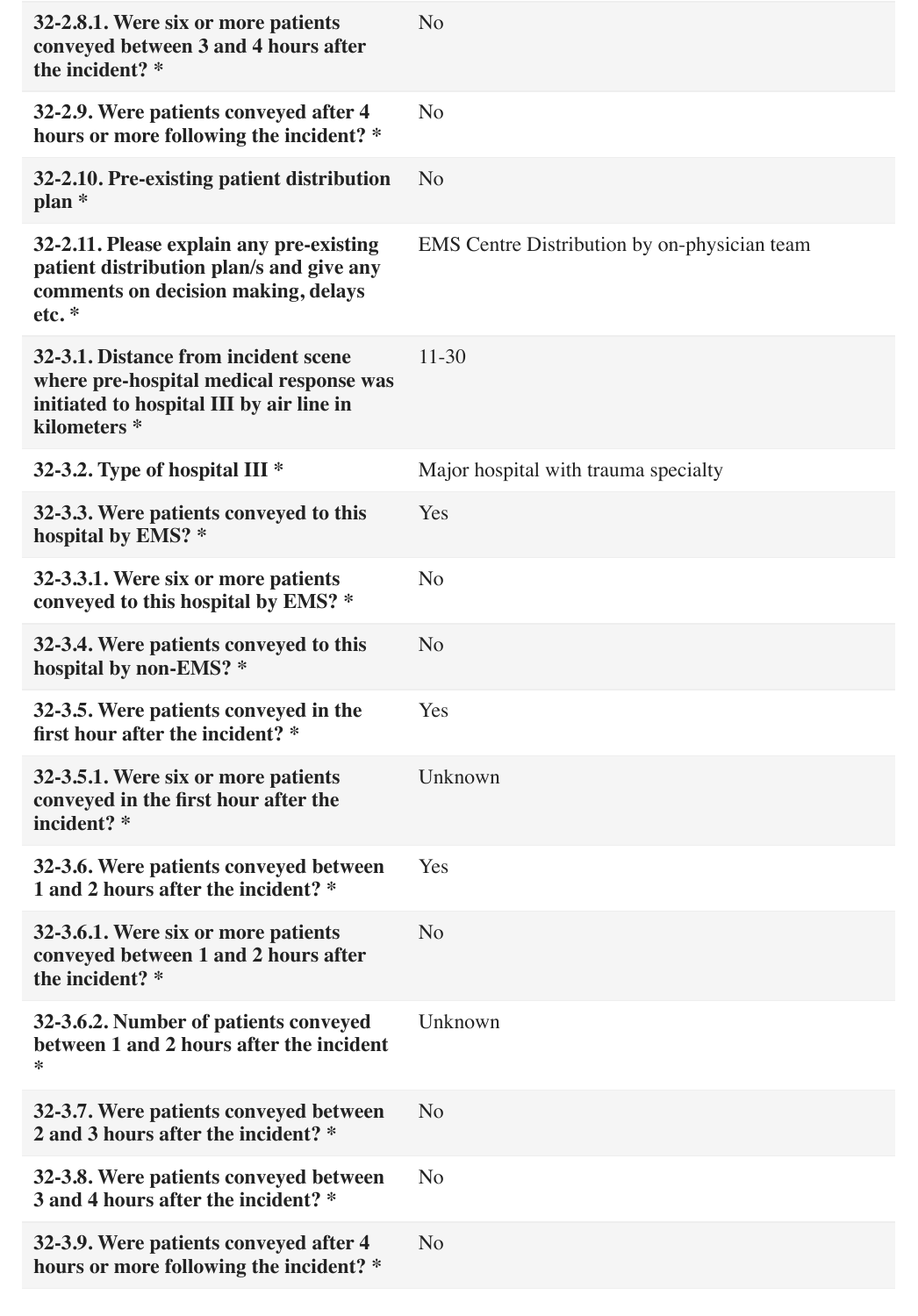| 32-3.10. Pre-existing patient distribution<br>$plan *$                                                                                                | N <sub>o</sub>                                                                                                                                                                                                                                                                                                                                                                           |
|-------------------------------------------------------------------------------------------------------------------------------------------------------|------------------------------------------------------------------------------------------------------------------------------------------------------------------------------------------------------------------------------------------------------------------------------------------------------------------------------------------------------------------------------------------|
| 32-3.11. Please explain any pre-existing<br>patient distribution plan/s and give any<br>comments on decision making, delays<br>etc.*                  | <b>EMS</b> Centre Distribution by on-physician team                                                                                                                                                                                                                                                                                                                                      |
| 32-4.1. Distance from incident scene<br>where pre-hospital medical response was<br>initiated to hospital IV by air line in<br>kilometers <sup>*</sup> | $6 - 10$                                                                                                                                                                                                                                                                                                                                                                                 |
| 32-4.2. Type of hospital IV $*$                                                                                                                       | Major hospital with trauma specialty                                                                                                                                                                                                                                                                                                                                                     |
| 32-4.3. Were patients conveyed to this<br>hospital by EMS? *                                                                                          | Yes                                                                                                                                                                                                                                                                                                                                                                                      |
| 32-4.3.1. Were six or more patients<br>conveyed to this hospital by EMS? *                                                                            | N <sub>o</sub>                                                                                                                                                                                                                                                                                                                                                                           |
| 32-4.4. Were patients conveyed to this<br>hospital by non-EMS? *                                                                                      | N <sub>o</sub>                                                                                                                                                                                                                                                                                                                                                                           |
| 32-4.5. Were patients conveyed in the<br>first hour after the incident? *                                                                             | Yes                                                                                                                                                                                                                                                                                                                                                                                      |
| 32-4.5.1. Were six or more patients<br>conveyed in the first hour after the<br>incident? *                                                            | N <sub>o</sub>                                                                                                                                                                                                                                                                                                                                                                           |
| 32-4.6. Were patients conveyed between<br>1 and 2 hours after the incident? *                                                                         | Yes                                                                                                                                                                                                                                                                                                                                                                                      |
| 32-4.6.1. Were six or more patients<br>conveyed between 1 and 2 hours after<br>the incident? *                                                        | N <sub>o</sub>                                                                                                                                                                                                                                                                                                                                                                           |
| 32-4.7. Were patients conveyed between<br>2 and 3 hours after the incident? *                                                                         | N <sub>o</sub>                                                                                                                                                                                                                                                                                                                                                                           |
| 32-4.8. Were patients conveyed between<br>3 and 4 hours after the incident? *                                                                         | N <sub>o</sub>                                                                                                                                                                                                                                                                                                                                                                           |
| 32-4.9. Were patients conveyed after 4<br>hours or more following the incident? *                                                                     | N <sub>o</sub>                                                                                                                                                                                                                                                                                                                                                                           |
| 32-4.10. Pre-existing patient distribution<br>$plan *$                                                                                                | N <sub>o</sub>                                                                                                                                                                                                                                                                                                                                                                           |
| 32-4.11. Please explain any pre-existing<br>patient distribution plan/s and give any<br>comments on decision making, delays<br>etc.*                  | EMS centre distribution by on-physician team": The<br>EMS coordinating centre (with 2 physicians and 2<br>nurses on-site) coordinate and send more resources to<br>the scene. They also coordinate patient distribution<br>from the incident scene, communicate with ERs,<br>centralized beds units, special ICUs, police, fire, health<br>authorities and other relevant organizations. |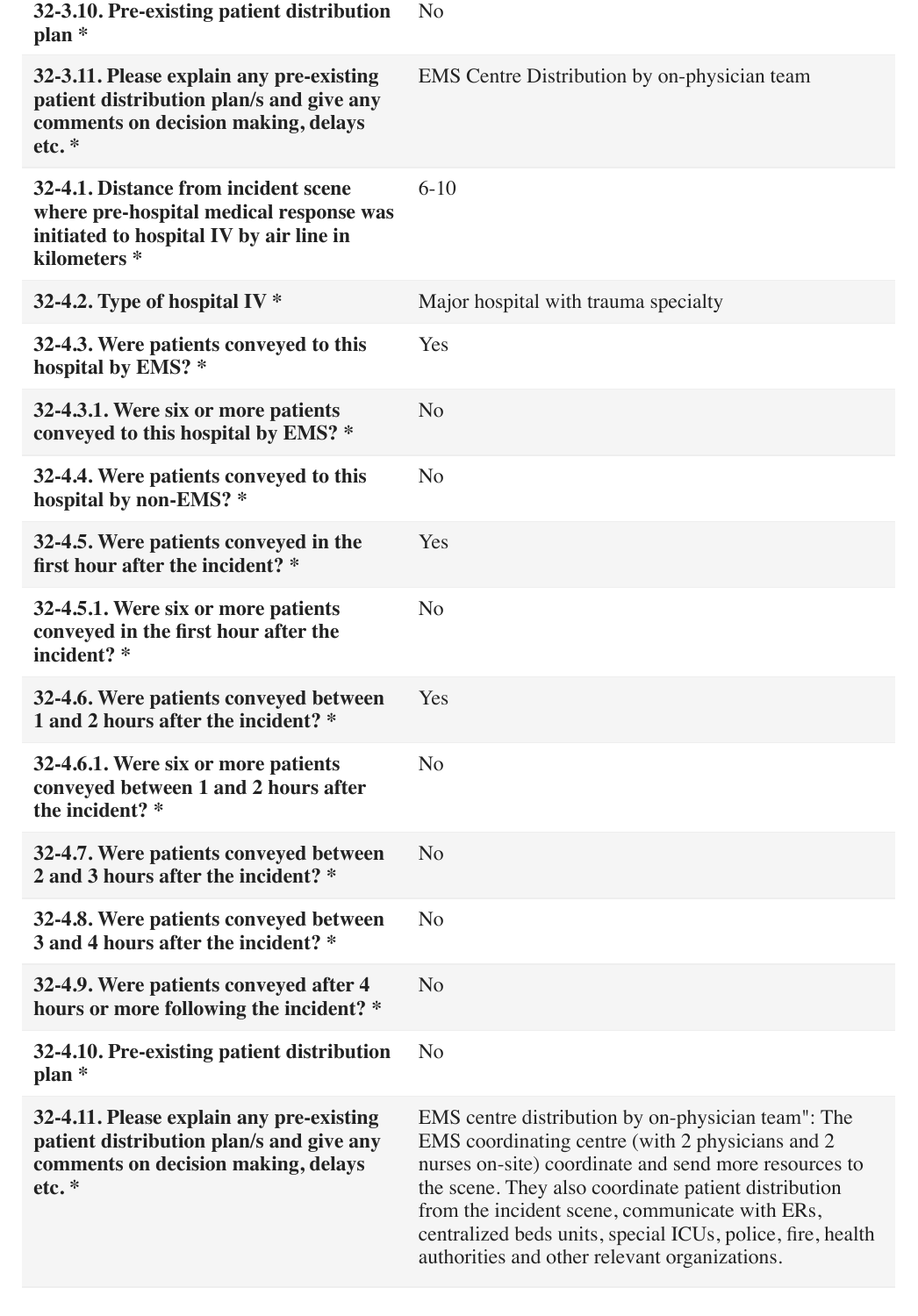| 32-5.1. Distance from incident scene<br>where pre-hospital medical response was<br>initiated to hospital V by air line in<br>kilometers <sup>*</sup>  | $6-10$                                                                                                                                                                                                                                                                                                                                                                                   |
|-------------------------------------------------------------------------------------------------------------------------------------------------------|------------------------------------------------------------------------------------------------------------------------------------------------------------------------------------------------------------------------------------------------------------------------------------------------------------------------------------------------------------------------------------------|
| 32-5.2. Type of hospital $V^*$                                                                                                                        | Major hospital without trauma specialty                                                                                                                                                                                                                                                                                                                                                  |
| 32-5.3. Were patients conveyed to this<br>hospital by EMS? *                                                                                          | Yes                                                                                                                                                                                                                                                                                                                                                                                      |
| 32-5.3.1. Were six or more patients<br>conveyed to this hospital by EMS? *                                                                            | N <sub>o</sub>                                                                                                                                                                                                                                                                                                                                                                           |
| 32-5.4. Were patients conveyed to this<br>hospital by non-EMS? *                                                                                      | N <sub>o</sub>                                                                                                                                                                                                                                                                                                                                                                           |
| 32-5.5. Were patients conveyed in the<br>first hour after the incident? *                                                                             | Yes                                                                                                                                                                                                                                                                                                                                                                                      |
| 32-5.5.1. Were six or more patients<br>conveyed in the first hour after the<br>incident? *                                                            | N <sub>o</sub>                                                                                                                                                                                                                                                                                                                                                                           |
| 32-5.6. Were patients conveyed between<br>1 and 2 hours after the incident? *                                                                         | Yes                                                                                                                                                                                                                                                                                                                                                                                      |
| 32-5.6.1. Were six or more patients<br>conveyed between 1 and 2 hours after<br>the incident? *                                                        | N <sub>o</sub>                                                                                                                                                                                                                                                                                                                                                                           |
| 32-5.7. Were patients conveyed between<br>2 and 3 hours after the incident? *                                                                         | N <sub>o</sub>                                                                                                                                                                                                                                                                                                                                                                           |
| 32-5.8. Were patients conveyed between<br>3 and 4 hours after the incident? *                                                                         | N <sub>o</sub>                                                                                                                                                                                                                                                                                                                                                                           |
| 32-5.9. Were patients conveyed after 4<br>hours or more following the incident? *                                                                     | N <sub>o</sub>                                                                                                                                                                                                                                                                                                                                                                           |
| 32-5.10. Pre-existing patient distribution<br>$plan *$                                                                                                | N <sub>o</sub>                                                                                                                                                                                                                                                                                                                                                                           |
| 32-5.11. Please explain any pre-existing<br>patient distribution plan/s and give any<br>comments on decision making, delays<br>etc.*                  | EMS centre distribution by on-physician team": The<br>EMS coordinating centre (with 2 physicians and 2<br>nurses on-site) coordinate and send more resources to<br>the scene. They also coordinate patient distribution<br>from the incident scene, communicate with ERs,<br>centralized beds units, special ICUs, police, fire, health<br>authorities and other relevant organizations. |
| 32-6.1. Distance from incident scene<br>where pre-hospital medical response was<br>initiated to hospital VI by air line in<br>kilometers <sup>*</sup> | $6-10$                                                                                                                                                                                                                                                                                                                                                                                   |
| 32-6.2. Type of hospital VI *                                                                                                                         | Major hospital without trauma specialty                                                                                                                                                                                                                                                                                                                                                  |
| 32-6.3. Were patients conveyed to this                                                                                                                | Yes                                                                                                                                                                                                                                                                                                                                                                                      |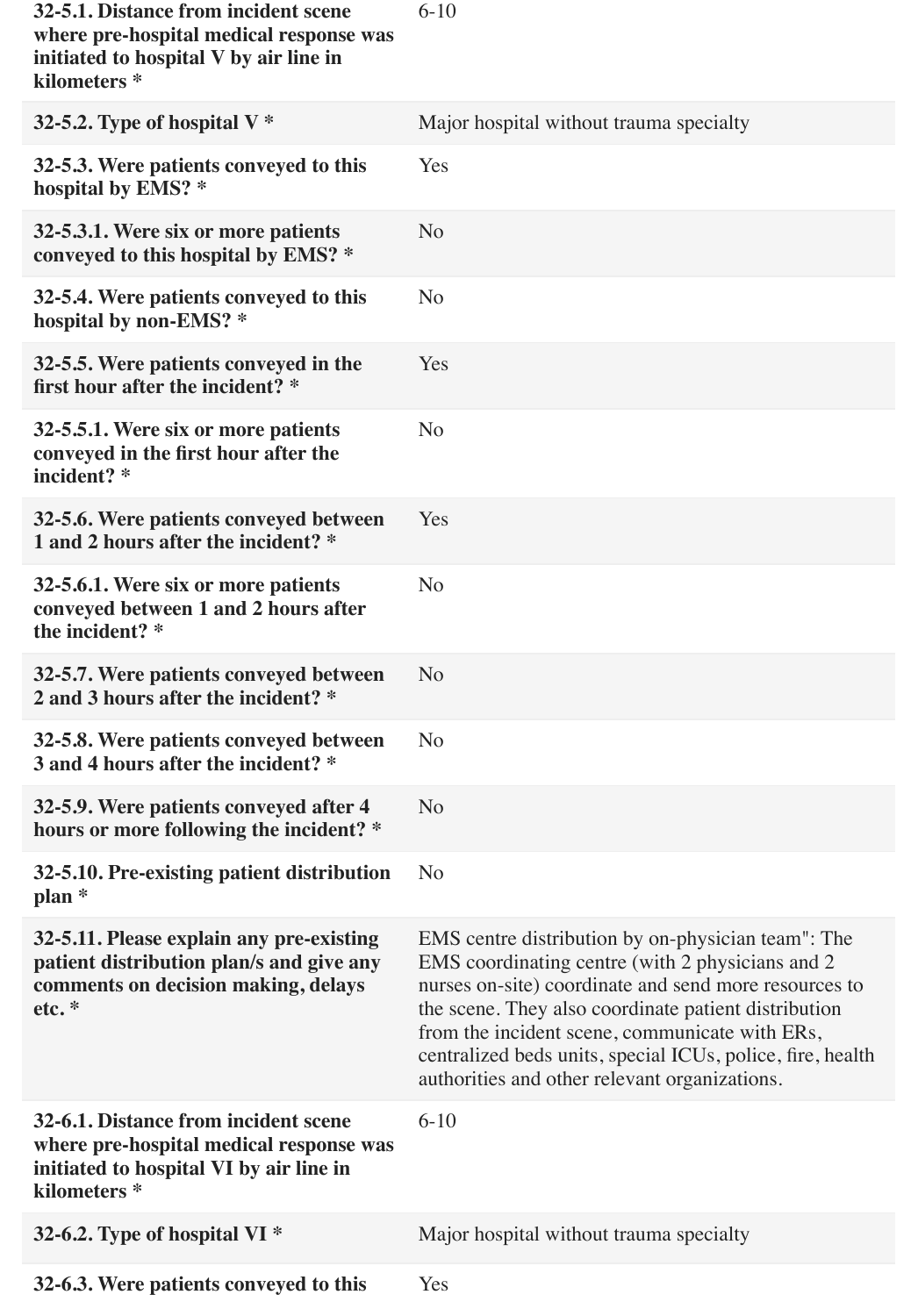**hospital by EMS? \***

| 32-6.3.1. Were six or more patients<br>conveyed to this hospital by EMS? *                                                          | N <sub>o</sub>                                                                                                                                                                                                                                                                                                                                                                           |
|-------------------------------------------------------------------------------------------------------------------------------------|------------------------------------------------------------------------------------------------------------------------------------------------------------------------------------------------------------------------------------------------------------------------------------------------------------------------------------------------------------------------------------------|
| 32-6.4. Were patients conveyed to this<br>hospital by non-EMS? *                                                                    | N <sub>o</sub>                                                                                                                                                                                                                                                                                                                                                                           |
| 32-6.5. Were patients conveyed in the<br>first hour after the incident? *                                                           | Yes                                                                                                                                                                                                                                                                                                                                                                                      |
| 32-6.5.1. Were six or more patients<br>conveyed in the first hour after the<br>incident? *                                          | N <sub>o</sub>                                                                                                                                                                                                                                                                                                                                                                           |
| 32-6.6. Were patients conveyed between<br>1 and 2 hours after the incident? *                                                       | Yes                                                                                                                                                                                                                                                                                                                                                                                      |
| 32-6.6.1. Were six or more patients<br>conveyed between 1 and 2 hours after<br>the incident? *                                      | N <sub>o</sub>                                                                                                                                                                                                                                                                                                                                                                           |
| 32-6.7. Were patients conveyed between<br>2 and 3 hours after the incident? *                                                       | N <sub>o</sub>                                                                                                                                                                                                                                                                                                                                                                           |
| 32-6.8. Were patients conveyed between<br>3 and 4 hours after the incident? *                                                       | N <sub>o</sub>                                                                                                                                                                                                                                                                                                                                                                           |
| 32-6.9. Were patients conveyed after 4<br>hours or more following the incident? *                                                   | N <sub>o</sub>                                                                                                                                                                                                                                                                                                                                                                           |
| 32-6.10. Pre-existing patient distribution<br>$plan *$                                                                              | N <sub>o</sub>                                                                                                                                                                                                                                                                                                                                                                           |
| 32-6.11. Please explain any pre-existing<br>patient distribution plan/s and give any<br>comments on decision making, delays<br>etc. | EMS centre distribution by on-physician team": The<br>EMS coordinating centre (with 2 physicians and 2<br>nurses on-site) coordinate and send more resources to<br>the scene. They also coordinate patient distribution<br>from the incident scene, communicate with ERs,<br>centralized beds units, special ICUs, police, fire, health<br>authorities and other relevant organizations. |

#### **Patient charasteristics**

**33-1. Were more people than those who were directly affected at risk from incident (e.g number of passengers on a train/ship)? \*** No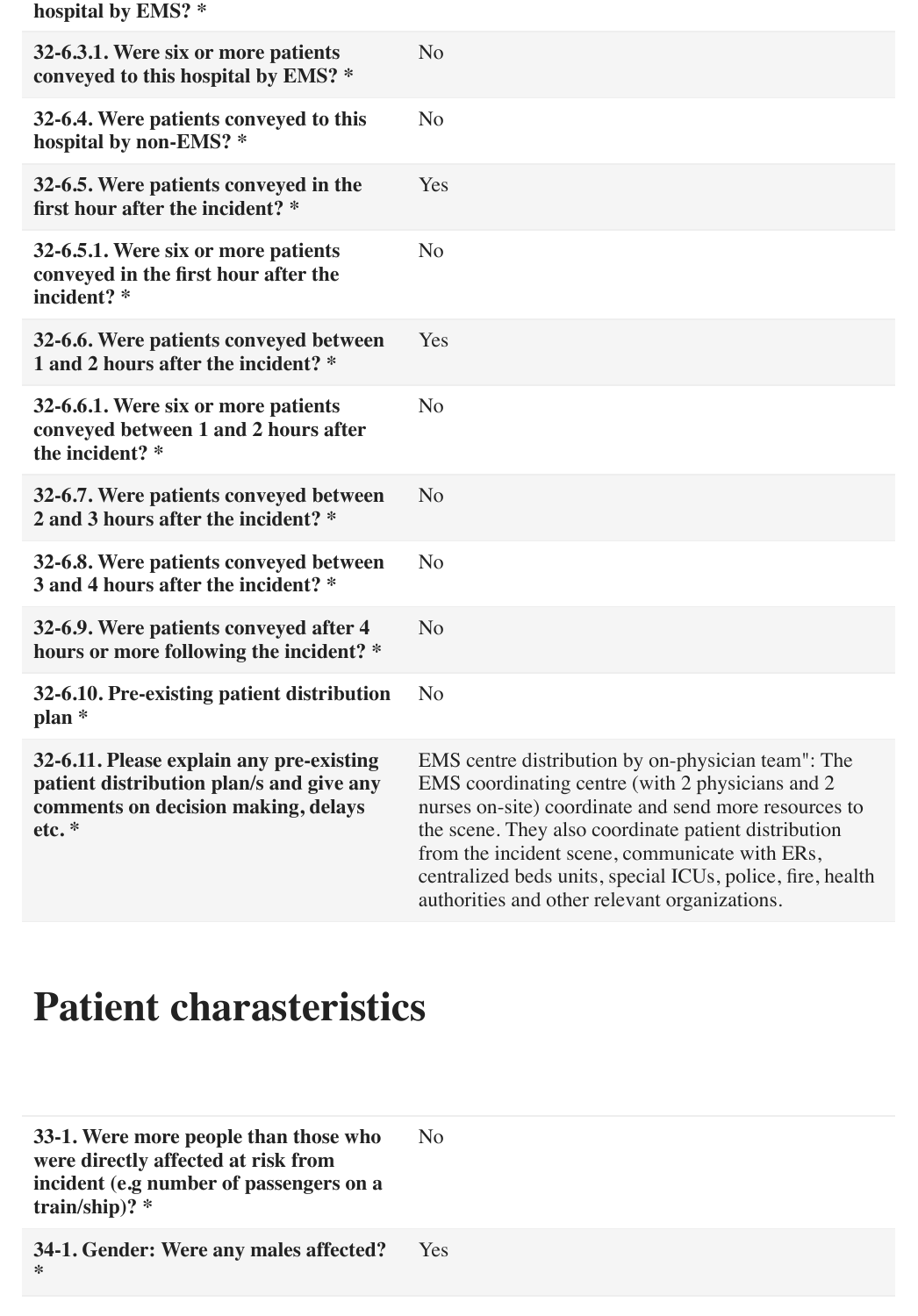| 34-1.1. Were six or more males affected?<br>∗                                                                                    | Yes            |
|----------------------------------------------------------------------------------------------------------------------------------|----------------|
| 34-1.2. Number of males affected *                                                                                               | 20             |
| 34-1.3. Is the number given above exact<br>or estimated? *                                                                       | Exact          |
| 34-2. Gender: Were any females<br>affected? *                                                                                    | N <sub>o</sub> |
| 34-3. Were there any<br>unidentified/missing victims? *                                                                          | N <sub>o</sub> |
| 35-1. Were there any neonates (0-30)<br>days) requiring attention of EMS? *                                                      | N <sub>o</sub> |
| 35-2. Were there any infants (1 month-2)<br>years) requiring attention of EMS? *                                                 | N <sub>o</sub> |
| 35-3. Were there any young children (2-6)<br>years) requiring attention of EMS? *                                                | N <sub>o</sub> |
| 35-4. Were there any children (6-12)<br>years) requiring attention of EMS? *                                                     | N <sub>o</sub> |
| 35-5. Were there any adolescent (12-18)<br>years) requiring attention of EMS? *                                                  | N <sub>o</sub> |
| 36-1. Were there any dead on-scene/<br>dead before any medical care was<br>provided? *                                           | Yes            |
| 36-1.1. Were six or more dead on-scene?<br>⋇                                                                                     | Yes            |
| 36-1.2. Number of dead on-scene *                                                                                                | 81             |
| 36-1.3. Is the number given above exact<br>or estimated? *                                                                       | Exact          |
| 37-1. Were there any dead before arrival<br>at hospital (initial treatment started, but<br>dead before transport to hospital)? * | Yes            |
| 37-1.1. Were six or more dead before<br>arrival at hospital? *                                                                   | N <sub>o</sub> |
| 38-1. Were there any dead upon arrival<br>at hospital? *                                                                         | N <sub>o</sub> |
| 39-1. Were there any deaths of those<br>admitted to the hospital within 30 days<br>of the event? *                               | N <sub>o</sub> |
| 39-2. Is data collection of thirty day<br>mortality of those admitted to hospital<br>considered complete? *                      | Yes            |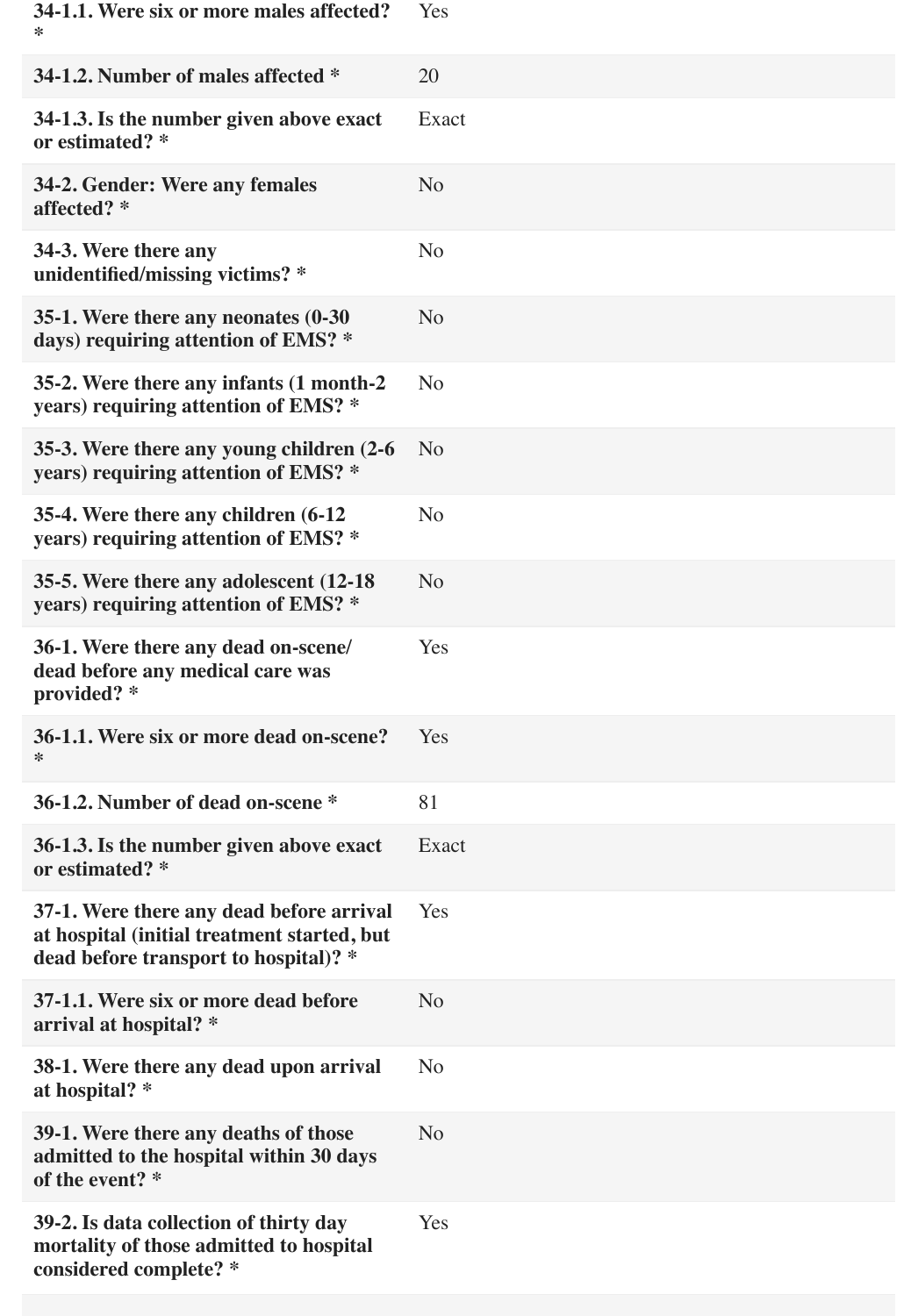| 40. Was a pre-hospital triage system<br>used? $*$                              | Yes                                    |
|--------------------------------------------------------------------------------|----------------------------------------|
| 40-1. Who performed the pre-hospital<br>on-scene triage? *                     | EMS personnel                          |
| 40-2. Which triage system was used? *                                          | triage start                           |
| 41-1. Were there any patients in<br>category $red = immediate?$ *              | Yes                                    |
| 41-1.1. Were there six or more patients<br>in category red? *                  | Yes                                    |
| 41-1.2. Number of patients in category<br>red $*$                              | 12                                     |
| 41-1.3. Is the number given above exact<br>or estimated? *                     | Exact                                  |
| 41-1.4. Please provide the data source<br>from which these numbers originate * | Hospital and prehospital registers     |
| 41-2. Were there any patients in<br>category yellow = $urgent?$ *              | Yes                                    |
| 41-2.1. Were there six or more patients<br>in category yellow? *               | Yes                                    |
| 41-2.2. Number of patients in category<br>yellow *                             | $\overline{7}$                         |
| 41-2.3. Is the number given above exact<br>or estimated? *                     | Exact                                  |
| 41-2.4. Please provide the data source<br>from which these numbers originate * | Hospital and prehospital registers     |
| 41-3. Were there any patients in<br>category green = $minor/delayed$ ? *       | Yes                                    |
| 41-3.1. Were there six or more patients<br>in category green? *                | N <sub>o</sub>                         |
| 41-4. Were there any patients in<br>category black = deceased? $*$             | Yes                                    |
| 41-4.1. Were there six or more patients<br>in category black? *                | Yes                                    |
| 41-4.2. Number of patients in category<br>black *                              | 80                                     |
| 41-4.3. Is the number given above exact<br>or estimated? *                     | <b>Exact</b>                           |
| 41-4.4. Please provide the data source<br>from which these numbers originate * | Hospital and pre-hospital data records |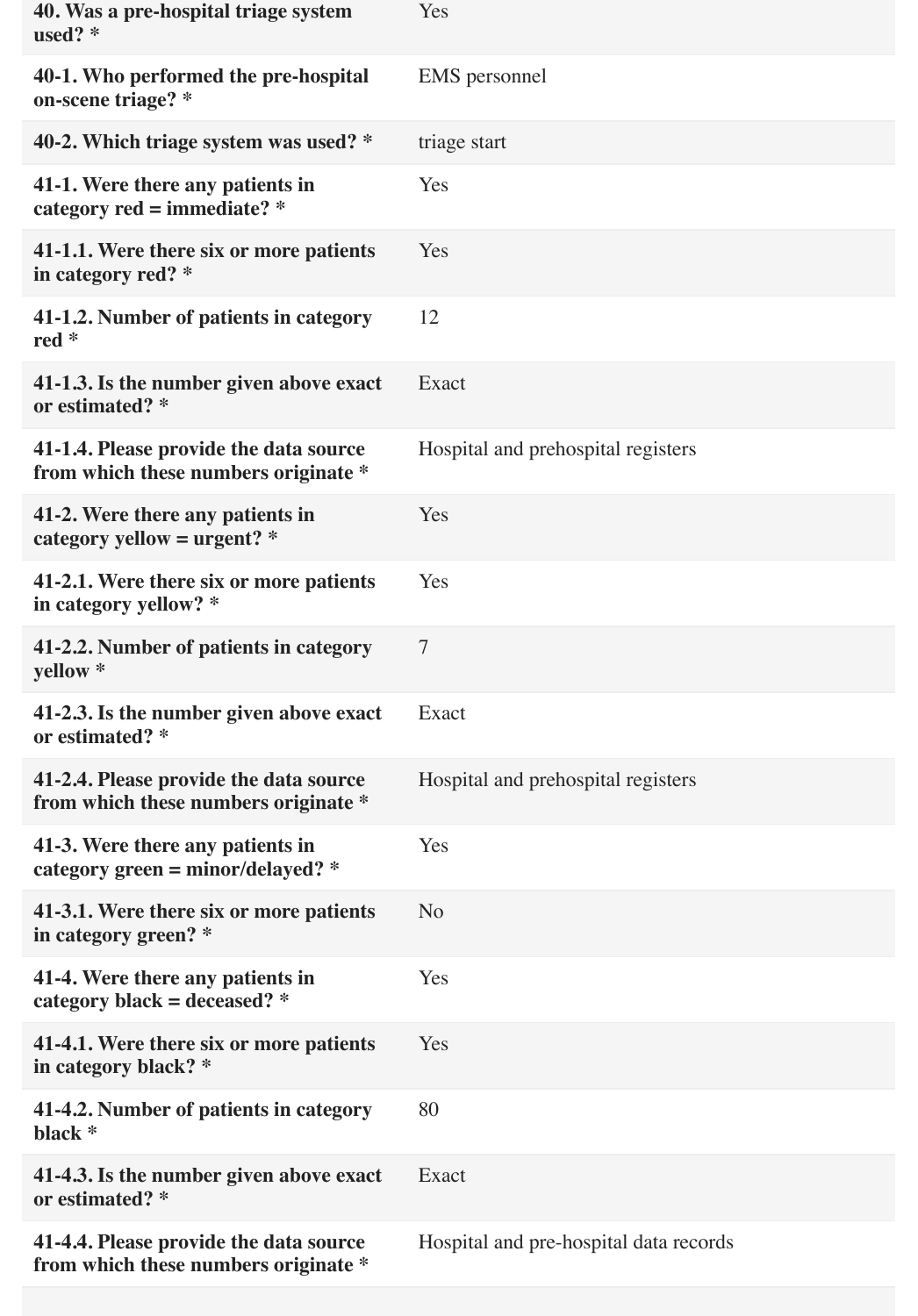| 41-5. Were there any patients in other<br>categories than those mentioned above?<br>*                                                                                                   | Yes                                                                                                                                                                                                                                                                                    |
|-----------------------------------------------------------------------------------------------------------------------------------------------------------------------------------------|----------------------------------------------------------------------------------------------------------------------------------------------------------------------------------------------------------------------------------------------------------------------------------------|
| 41-5.1. Please describe the other triage<br>categories *                                                                                                                                | The on-scene situation was;<br>-Prison: totals 1,900 inmates and guards inside.<br>-Burned Tower<br>Total: 466 patients of which 365 were "walking man"<br>(patients who can walk and have no injuries) $+81$ dead<br>on-scene + 20 evacuated from Advanced Medical Point<br>on-scene. |
| 41-5.2. Were there six or more patients<br>in other categories than those mentioned<br>above? *                                                                                         | Yes                                                                                                                                                                                                                                                                                    |
| 41-5.3. Number of patients in<br>category/ies as specified in 41-5.1. *                                                                                                                 | 99 or more                                                                                                                                                                                                                                                                             |
| 41-5.3. Is the number given above exact<br>or estimated? *                                                                                                                              | Estimated                                                                                                                                                                                                                                                                              |
| 41-5.4. Please provide the data source<br>from which these numbers originate *                                                                                                          | Ministry of Health, Legal Medical Institute and<br>Ministry of Interior.                                                                                                                                                                                                               |
| 42-1. Were there patients with minor<br>injuries? Here defines as: patients<br>attended by EMS or medical staff at a<br>primary health care facility, but not<br>admitted to hospital * | Yes                                                                                                                                                                                                                                                                                    |
| 42-1.1. Were there six or more patients<br>with minor injuries? *                                                                                                                       | N <sub>o</sub>                                                                                                                                                                                                                                                                         |
| 43. Was there any over-or undertriage?<br>⋇                                                                                                                                             | N <sub>o</sub>                                                                                                                                                                                                                                                                         |
| 44-1. Did more than six patients seek<br>care at a hospital? *                                                                                                                          | Yes                                                                                                                                                                                                                                                                                    |
| 44-1.1. What was the total number of<br>patients seeking care at a hospital? *                                                                                                          | 20                                                                                                                                                                                                                                                                                     |
| 44-1.2. Is the number given above exact<br>or estimated? *                                                                                                                              | Exact                                                                                                                                                                                                                                                                                  |
| 44-1.3. Please provide the data source<br>from which these numbers originate *                                                                                                          | Hospital and pre-hospital data records                                                                                                                                                                                                                                                 |
| 44-2. Was the total number of patients<br>admitted to hospital six or more? *                                                                                                           | Yes                                                                                                                                                                                                                                                                                    |
| 44-2.1. What was the total number of<br>patients admitted to hospital? *                                                                                                                | 18                                                                                                                                                                                                                                                                                     |
| 44-2.2. Is the number given above exact<br>or estimated? *                                                                                                                              | Exact                                                                                                                                                                                                                                                                                  |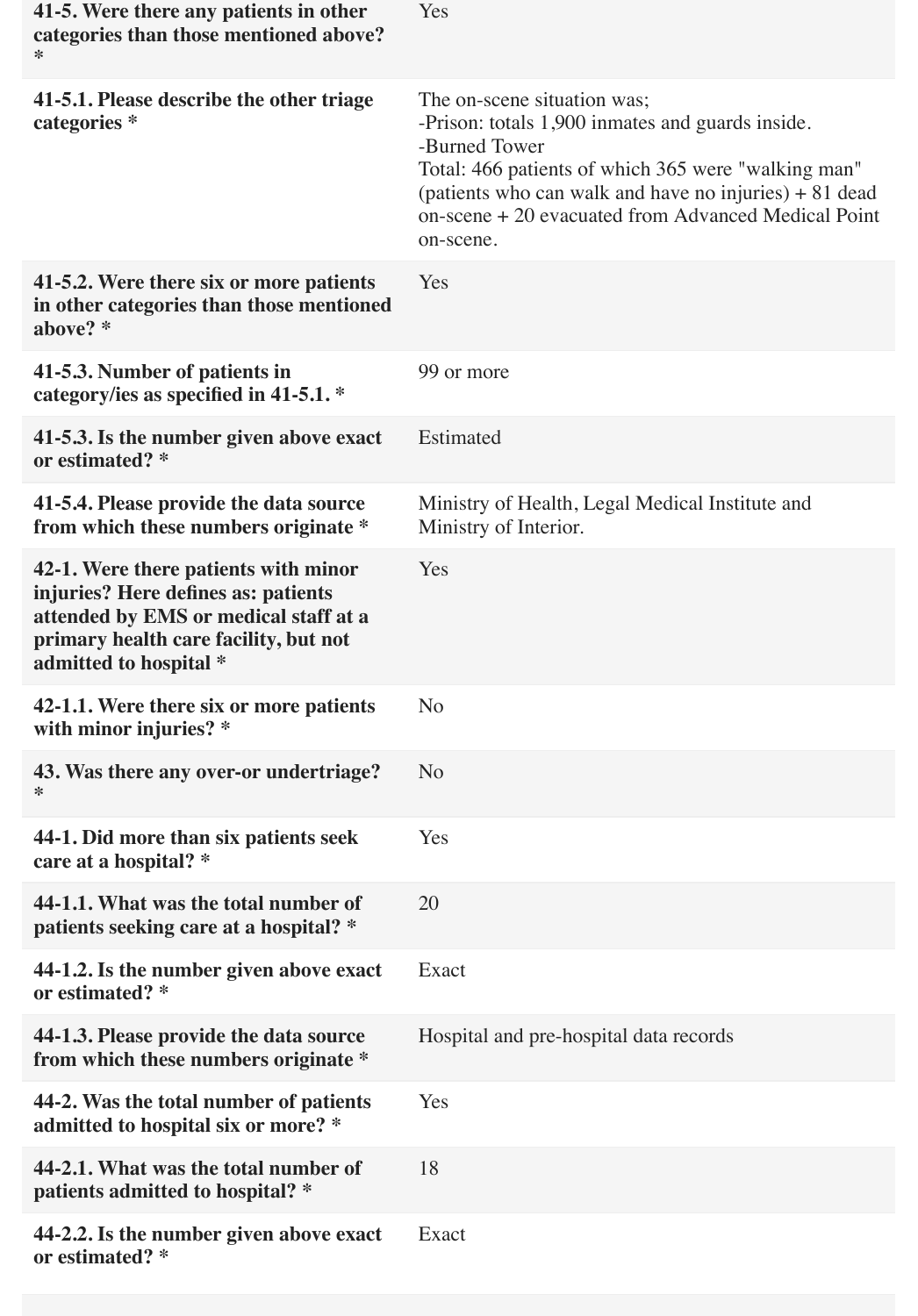| 44-2.3. Please provide the data source<br>from which these numbers originate *   | hospital and prehospital |
|----------------------------------------------------------------------------------|--------------------------|
| 44-3. Were six or more of the admitted<br>patients discharged within 24 hours? * | N <sub>o</sub>           |
| 45-1. Did any patients sustain blunt<br>trauma? *                                | Yes                      |
| 45-1.1. Did six or more patients sustain<br>blunt trauma? *                      | N <sub>o</sub>           |
| 45-2. Did any patients sustain<br>penetrating trauma? *                          | Yes                      |
| 45-2.1. Did six or more patients sustain<br>penetrating trauma? *                | N <sub>o</sub>           |
| 45-3. Did any patients sustain burns? *                                          | Yes                      |
| 45-3.1. Did six or more patients sustain<br>burns? *                             | Yes                      |
| 45-3.2. Number of patients with burns?<br>⋇                                      | 13                       |
| 45-3.3. Is the number given above exact<br>or estimated? *                       | Exact                    |
| 45-3.4. Please provide the data source<br>from which these numbers originate *   | hospital and prehospital |
| 45-4. Did any patients sustain drowning?<br>∗                                    | N <sub>o</sub>           |
| 45-5. Did any patients sustain<br>asphyxiation? *                                | Yes                      |
| 45-5.1. Did six or more patients sustain<br>asphyxiation? *                      | Yes                      |
| 45-5.2. Number of patients with<br>asphyxiation *                                | 13                       |
| 45-5.3. Is the number given above exact<br>or estimated? *                       | Exact                    |
| 45-5.4. Please provide the data source<br>from which these numbers originate *   | prehospital and hospital |
| 45-6. Did any patients sustain<br>hypothermia? *                                 | N <sub>o</sub>           |
| 45-7. Did any patients sustain<br>intoxication/poisoning? *                      | Yes                      |
| 45-7.1. Did six or more patients sustain<br>intoxication/poisoning? *            | Yes                      |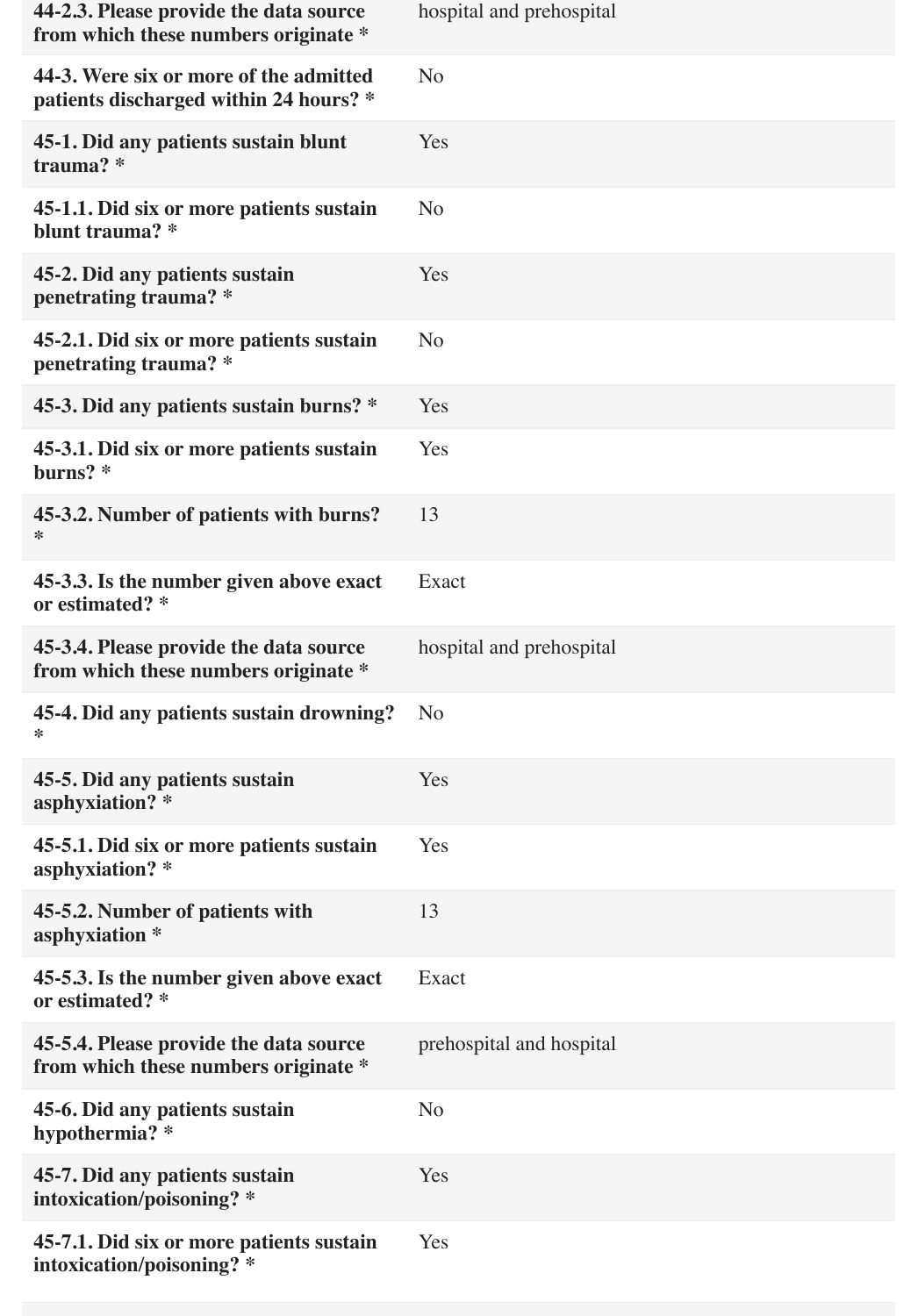| 45-7.2. Number of patients with<br>intoxication/poisoning *                    | 13                                                 |
|--------------------------------------------------------------------------------|----------------------------------------------------|
| 45-7.3. Is the number given above exact<br>or estimated? *                     | Exact                                              |
| 45-7.4. Please provide the data source<br>from which these numbers originate * | prehospital and hospital                           |
| 45-8. Did any patients sustain infectious<br>disease? *                        | N <sub>o</sub>                                     |
| 45-9. Did any patients sustain acute<br>psychiatric symptoms? *                | N <sub>o</sub>                                     |
| 45-10. Did any patients sustain nuclear<br>or radiological injury? *           | N <sub>o</sub>                                     |
| 45-11. Did any patients sustain biological<br>injury? $*$                      | N <sub>o</sub>                                     |
| 45-12. Did any patients sustain chemical<br>injury? $*$                        | N <sub>o</sub>                                     |
| 45-13. Did any patients sustain other<br>type of injury? *                     | N <sub>o</sub>                                     |
| 46-1. Were any patients admitted to<br>critical care area? *                   | Yes                                                |
| 46-1.1. Were six or more patients<br>admitted to critical care area? *         | Yes                                                |
| 46-1.2. Number of patients admitted to<br>critical care area *                 | 11                                                 |
| 46-1.3. Is the number given above exact<br>or estimated? *                     | Exact                                              |
| 46-1.4. Please explain how you define<br>critical care *                       | intubation, inhalatory injuries, cutaneus injuries |
| 46-1.5. Please provide the data source<br>from which these numbers originate * | ICU, hospital and prehospital data                 |

## **Key lessons**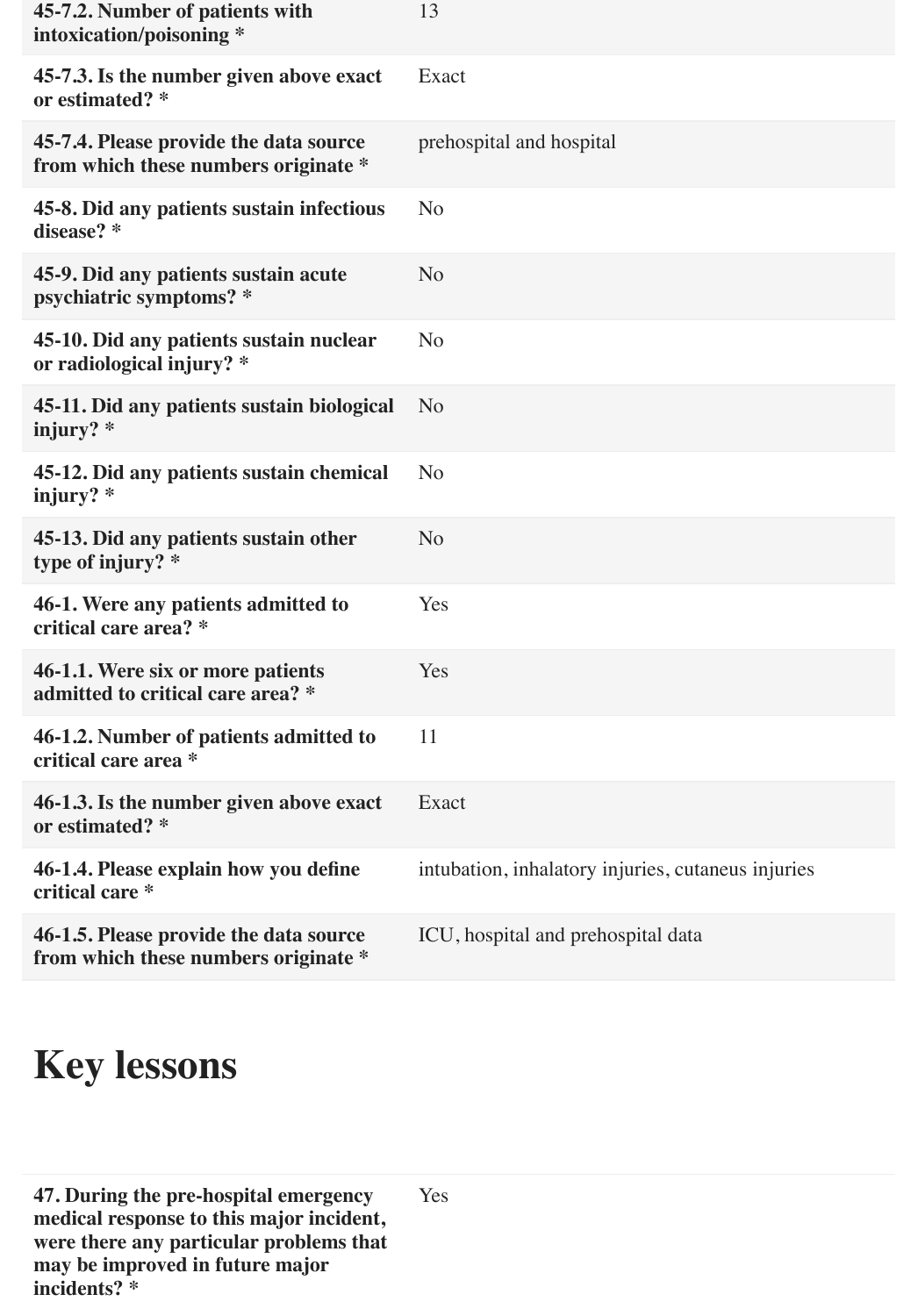| 47-1. In what area/s did the problem/s<br>$occur?$ $*$                                                                                                                                    | • Issues related to EMS situation before the major<br>incident<br>• Nature of the incident itself<br>• The EMS response                                                                                                                                                                                                                                                                                                                             |
|-------------------------------------------------------------------------------------------------------------------------------------------------------------------------------------------|-----------------------------------------------------------------------------------------------------------------------------------------------------------------------------------------------------------------------------------------------------------------------------------------------------------------------------------------------------------------------------------------------------------------------------------------------------|
| 47-2.1. EMS background: What was the<br>problem encountered? *                                                                                                                            | The problem was too few ambulances due to there only<br>being 1 ALS ambulance per 500 000 persons (in the<br>metropolitan area. There are no ALS ambulances in<br>rural areas).                                                                                                                                                                                                                                                                     |
| 47-2.2. EMS background: How did<br>responders attempt to address the<br>problem? *                                                                                                        | Since 2010 the EMS is no longer a national service.                                                                                                                                                                                                                                                                                                                                                                                                 |
| 47-2.3. EMS background: How would<br>you recommend addressing / avoiding a<br>similar problem at a future major<br>incident? *                                                            | Having enough EMS resources.                                                                                                                                                                                                                                                                                                                                                                                                                        |
| 47-3.1. Incident characteristics: What<br>was the problem encountered? *                                                                                                                  | overcrowding in prisons                                                                                                                                                                                                                                                                                                                                                                                                                             |
| 47-3.2. Incident characteristics: How did<br>responders attempt to address the<br>problem? *                                                                                              | Better public policies and political coordination; fix<br>inequities in the distribution of income and education,<br>greater investment in prisons, greater investment in<br>reintegration of prisoners, greater investment in<br>emergency resources.                                                                                                                                                                                              |
| 47-3.3. Incident characteristics: How<br>would you recommend addressing /<br>avoiding a similar problem at a future<br>major incident? *                                                  | 1.- avoid overcrowding in prisons                                                                                                                                                                                                                                                                                                                                                                                                                   |
| 47-4.1. EMS response: What was the<br>problem encountered? *                                                                                                                              | numbers de resources for mass casualty incident v/s<br>habitual emergencies                                                                                                                                                                                                                                                                                                                                                                         |
| 47-4.2. EMS response: How did<br>responders attempt to address the<br>problem? *                                                                                                          | <b>EMS</b> National                                                                                                                                                                                                                                                                                                                                                                                                                                 |
| 47-4.3. EMS response: How would you<br>recommend addressing / avoiding a<br>similar problem at a future major<br>incident? *                                                              | Public policies that allow the EMS, fire and police to<br>better assess risks (pre-incident) and greater amount of<br>resources to be available 24/7 / 365 days for both every<br>day normal activity and for Mass Casualty Incidents.<br>Resources are not available 24/7 on all levels of care.<br>Especially in major incidents with mass casualties the<br>resources are insufficient and they are not available<br>24/7 (eg no on-call staff). |
| 48. During the pre-hospital emergency<br>medical response to this major incident,<br>were there any particular successes that<br>may enhance the response to future<br>major incidents? * | Yes                                                                                                                                                                                                                                                                                                                                                                                                                                                 |